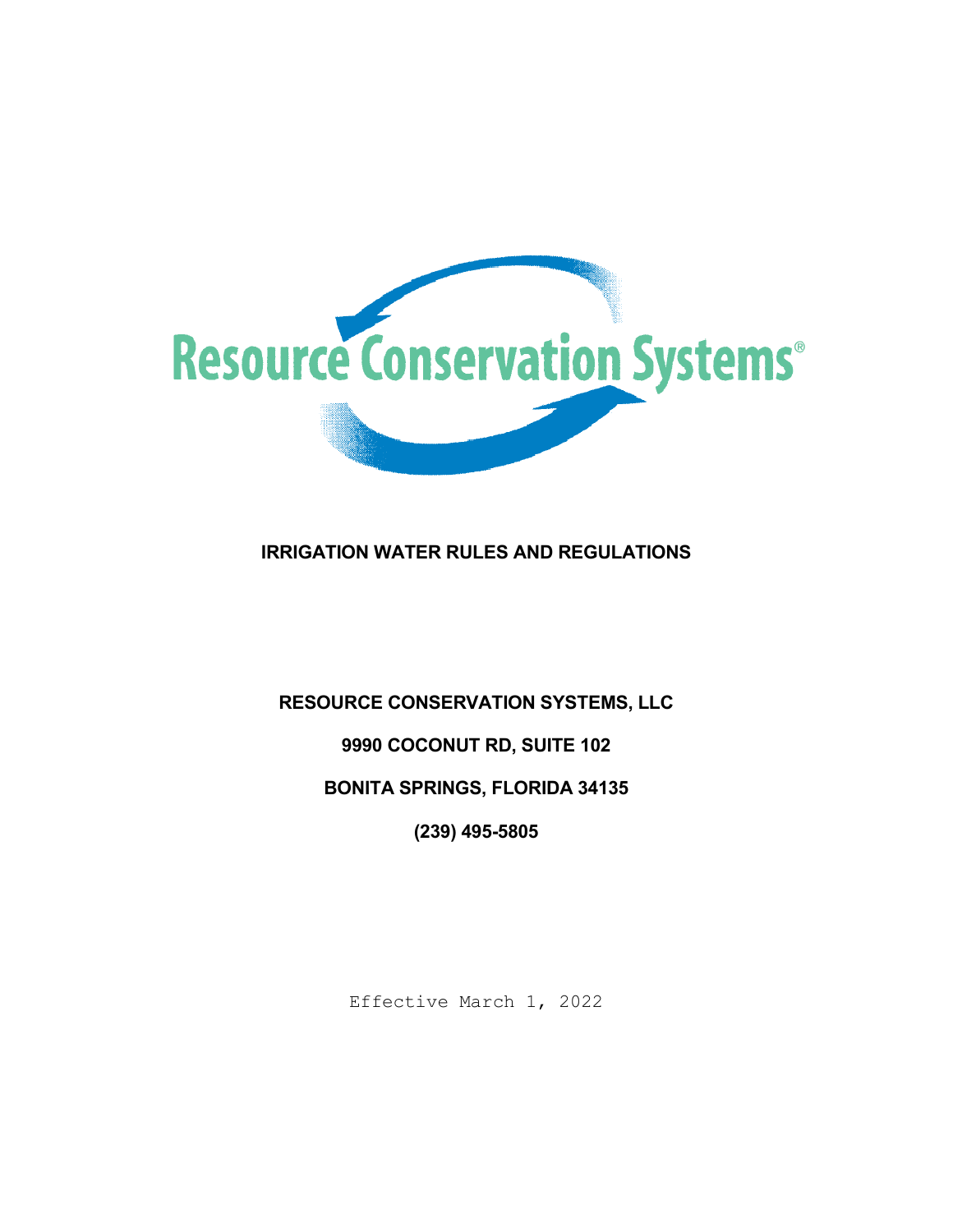RESOURCE CONSERVATION SYSTEMS

## IRRIGATION WATER RULES AND REGULATIONS

| Table of Contents                    | Page Number |
|--------------------------------------|-------------|
| Index of Rules and Regulations       | 3           |
| Rules and Regulations                | 5           |
| Index of Rate Schedules              | 17          |
| Rate Schedules                       | 18          |
| Index of Standard Forms              | 28          |
| Standard Forms                       | 29          |
| Water Matters                        | 47          |
| Irrigation Water Conservation Policy | 48          |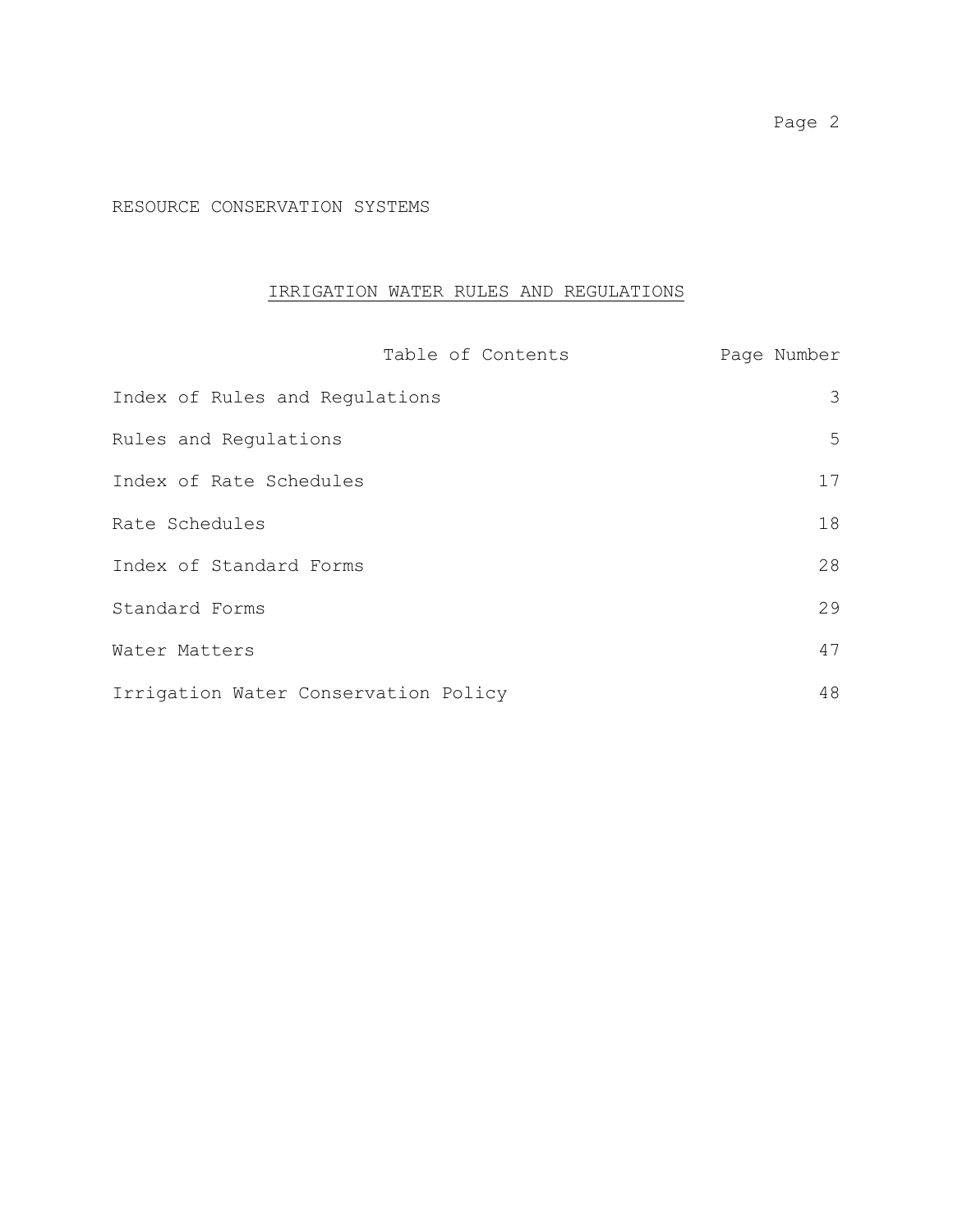# INDEX OF RULES AND REGULATIONS

| Rules Number | INDIA OF ROLLO AND RECOMMITIONS                                  | Page Number |
|--------------|------------------------------------------------------------------|-------------|
| 1.0          | Technical Terms and Abbreviations                                | 5           |
| 2.0          | General Information                                              | 7           |
| 3.0          | Signed Application Necessary                                     | 7           |
| 4.0          | Application by Agents                                            | 8           |
| $5.0$        | Withholding Service                                              | 8           |
| 6.0          | Water Use Restrictions/Compliance                                | 8           |
| 7.0          | Limitation of Use                                                | 9           |
| 8.0          | Continuity of Service                                            | 10          |
| 9.0          | Type and Maintenance                                             | 10          |
| 10.0         | Change of Customer's Installation                                | 10          |
| 11.0         | Inspection of Customer's Installation                            | 10          |
| 12.0         | Protection of Company's Property                                 | 11          |
| 13.0         | Access to Premises                                               | 11          |
| 14.0         | Right of Way or Easements                                        | 11          |
| 15.0         | Billing Periods                                                  | 11          |
| 16.0         | Delinquent Bills                                                 | 11          |
| 17.1         | Term of Service - Residential &<br>Commercial                    | 12          |
| 17.2         | Term of Service - Golf Courses &<br>Property Owners Associations | 12          |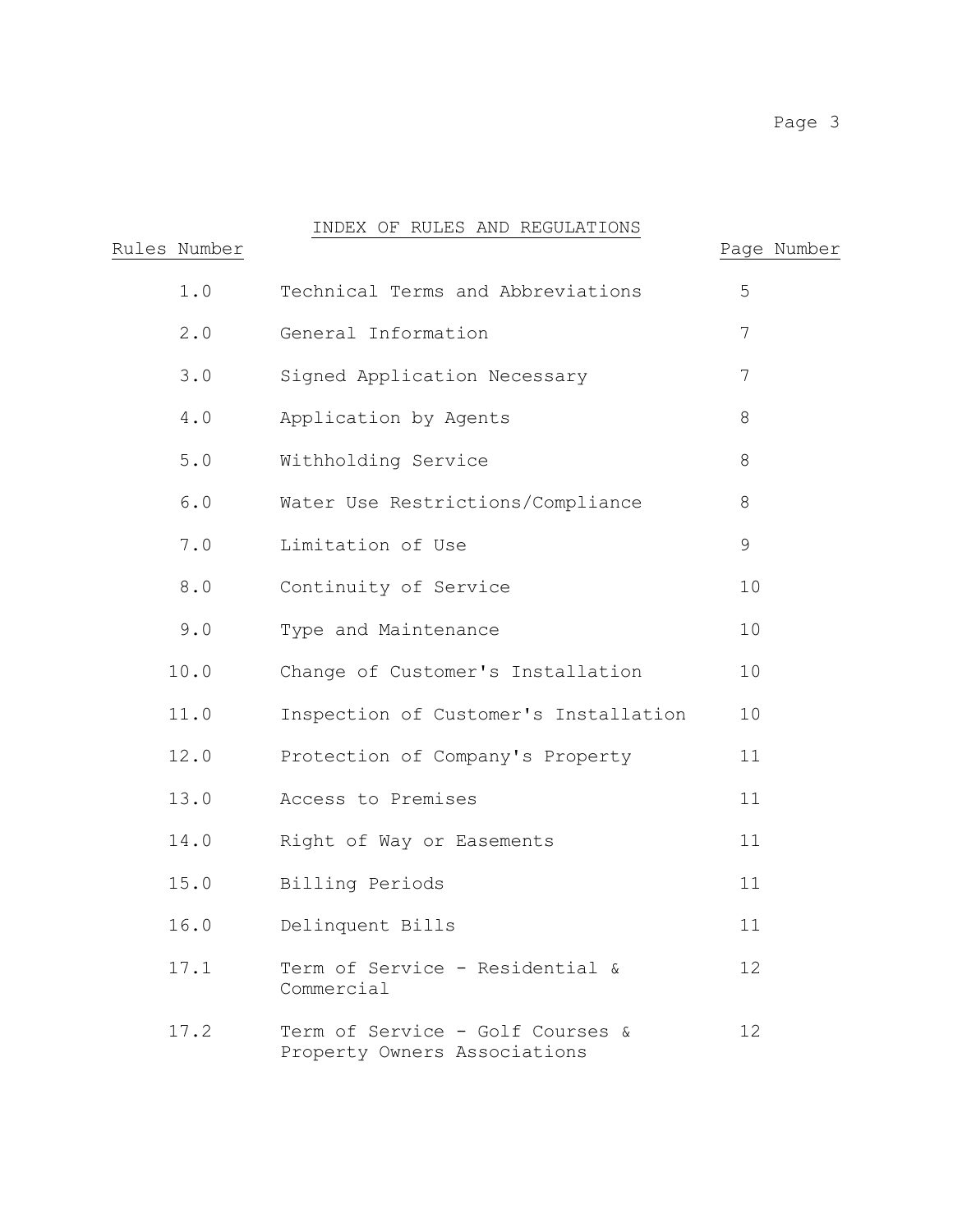# Page 4

| 18.0 | Unauthorized Connections               | 13 |
|------|----------------------------------------|----|
| 19.0 | Meters                                 | 13 |
| 20.0 | All Water Through Meter                | 13 |
| 21.0 | Adjustment of Bills                    | 13 |
| 22.0 | Customer Deposit - Estab. of Credit    | 13 |
| 23.0 | Request for Meter Test of Customer     | 14 |
| 24.0 | Adjustment of Bills for Meter Error    | 15 |
| 25.0 | Quality of Water                       | 15 |
| 26.0 | Miscellaneous Charges & Reimbursements | 16 |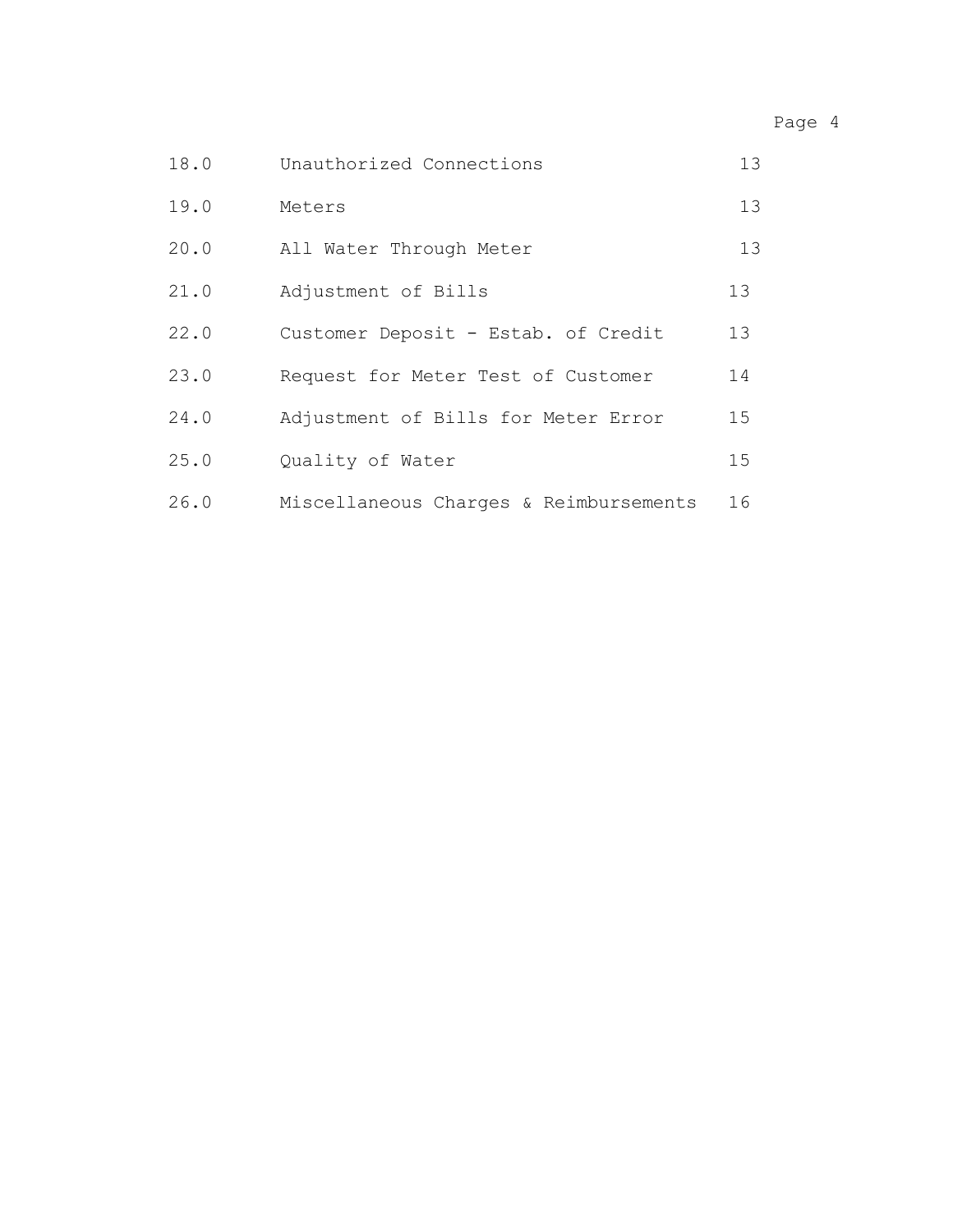### 1.0 TECHNICAL TERMS AND ABBREVIATIONS

"ACCOUNT SET-UP FEE" – are one-time charges to set-up your account and begin service.

### CLASSIFICATIONS

"COMMERCIAL" –for irrigation service to commercial properties, including rights-of-way, common areas and parking lots.

"LARGE ESTATE RESIDENTIAL SERVICE" (LERS) - for irrigation service to custom, estate sized single family individually metered residential units. Lot sizes 35,000 SF and up. One unit equals 1.5 Equivalent Residential Connection (ERC).

"ESTATE RESIDENTIAL SERVICE" (ERS) – for irrigation service to custom, estate sized single family individually metered residential units. Lot sizes 17,000 SF to 34,999 SF. One unit equals one Equivalent Residential Connection (ERC).

"STANDARD RESIDENTIAL SERVICES" (SRS) – for irrigation service to standard residential single family individually metered residential units. Lot sizes 9,000 SF to 16,999 SF. One unit equals 0.84 Equivalent Residential Connection (ERC).

"CLUSTER RESIDENTIAL" (CRS) – for irrigation service to individually metered and master metered patio homes, cluster single family and duplex units. Typically, these units would be individually metered for potable water and sanitary sewer service. Lot sizes less than 9,000 SF. One unit equals 0.60 Equivalent Residential Connection (ERC).

"MULTI-RESIDENTIAL SERVICE" – for irrigation service to all master-metered multifamily residential customers including condominiums and apartments. One unit equals 0.22 Equivalent Residential Connection (ERC).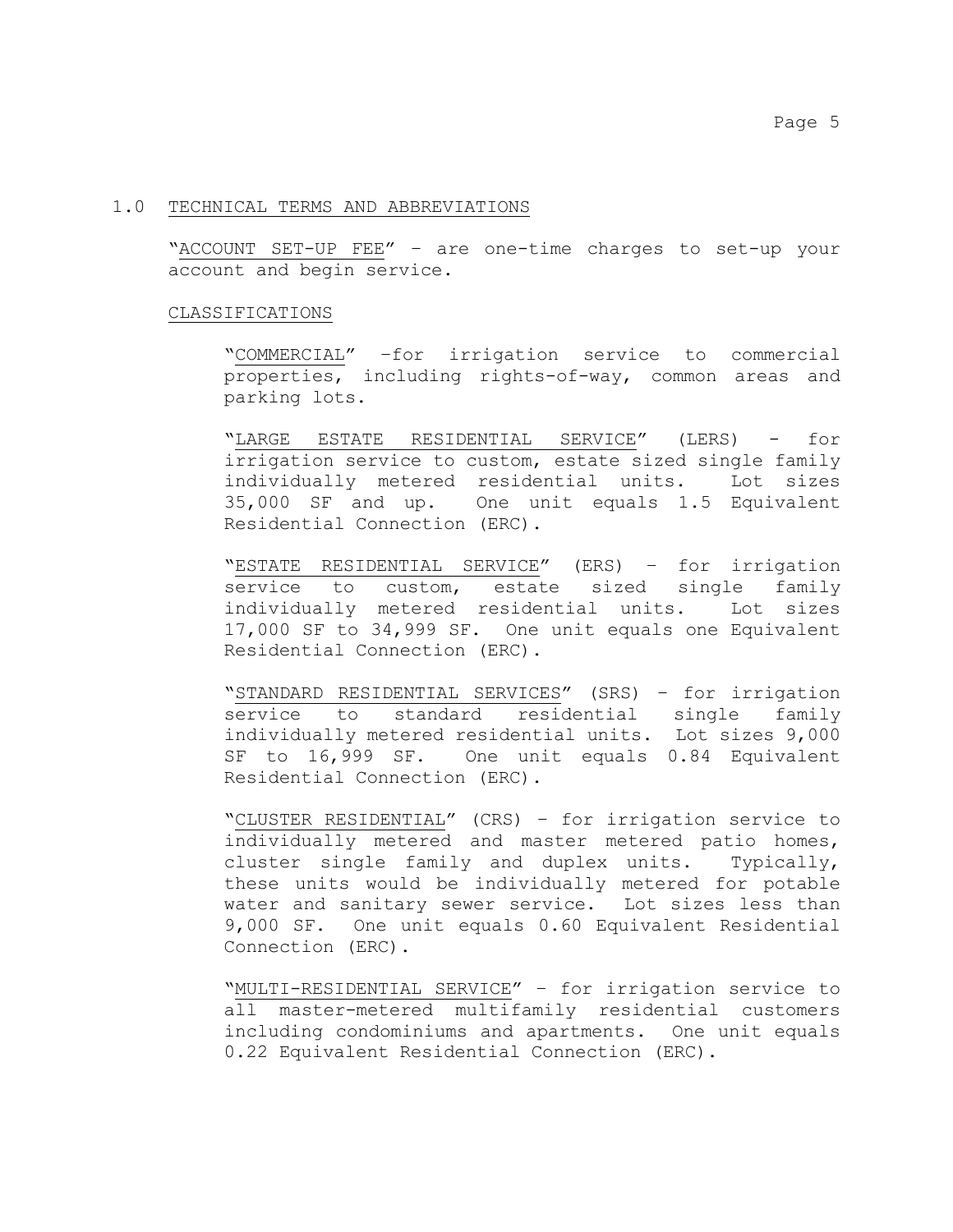"MULTI-RESIDENTIAL SERVICE" (HRS)12 units per irrigated acre) – for irrigation service to all master-metered high rise residential customers. One unit equals 0.11 Equivalent Residential Connection (ERC).

"PROPERTY OWNERS ASSOCIATION" (POA) – for irrigation service to all individually metered common properties maintained by Property Owner's Associations, with no dwelling units involved. Equivalent unit is based on 1 ERC.

"GOLF COURSE BULK SERVICE" – for golf course bulk irrigation service.

"COMPANY" - Resource Conservation Systems, LLC

"CONSUMER" - Any person, firm, association, corporation, governmental agency or similar organization supplied with irrigation water service by the Company, including but not limited to the above-defined classifications.

"CUSTOMER" - Means the person, firm, or corporation who has entered into an agreement to receive irrigation water service from the Company and who is liable for the payment of that irrigation water service, including but not limited to the above-defined classifications.

"CUSTOMER'S INSTALLATION" - All pipes, shut-offs, valves, fixtures and appliances or apparatus of every kind and nature used in connection with or forming a part of an installation for utilizing irrigation water for any purpose ordinarily located on the customer's side of "Point of Delivery", whether such installation is owned by customer, or used by consumer under lease or otherwise.

"MAIN" - Shall refer to a pipe, conduit, or other facility installed to convey irrigation water service to individual service lines or to other mains.

"POINT OF DELIVERY" - The point where the Company's pipes or meters are connected with pipes of the customer.

"RATE SCHEDULE" - Refers to rates or charges for the particular classification of service.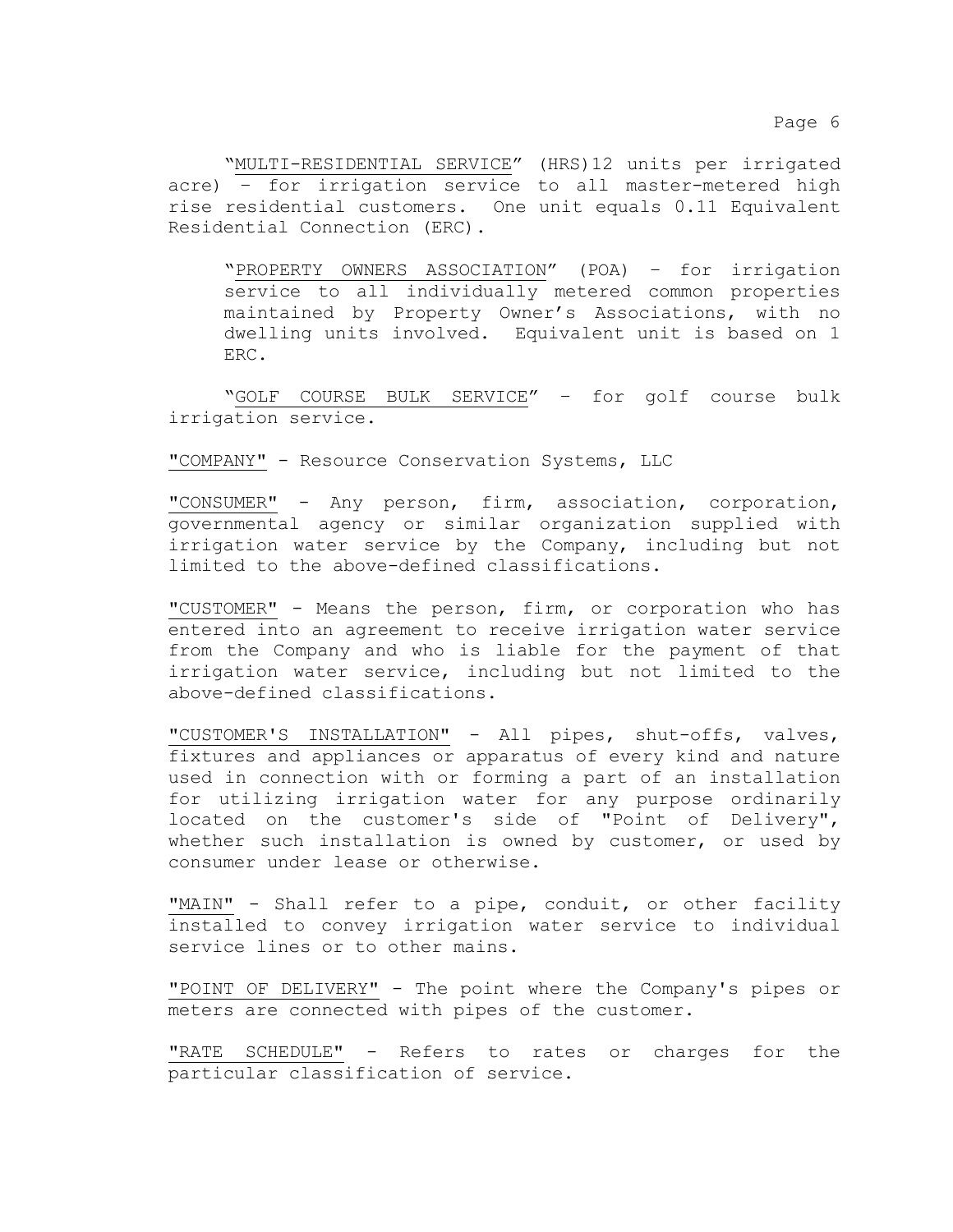"RECLAIMED WATER" – Water that is highly treated wastewater effluent from the Bonita Springs Wastewater Reclamation Facilities. Certified plant staff continuously monitors the water quality to insure the effluent meets or exceeds the stringent Florida Department of Environmental Protection standards.

**DO NOT** drink **DO NOT** have hose connections on the irrigation system **DO NOT** fill swimming pools, hot tubs, wading pools, etc. **DO NOT** use for recreational activities such as squirt guns, water slides, etc

"RESIDENTIAL SERVICE" – service provided to the following classifications: Residential; Standard Residential; Cluster Residential; Multi-Residential; and Multi-Residential (HRS>12).

"SERVICE" - Service, as mentioned in the Rules and Regulations and in agreement with customers, shall be construed to include, in addition to all irrigation water service required by the customer, the readiness and ability on the part of the Company to furnish irrigation water service to the customer.

"SERVICE LINES" - The pipes of the Company which are connected from the mains to Point of Delivery.

2.0 GENERAL INFORMATION - The Company's Rules and Regulations, insofar as they are inconsistent with any Statute, Law or<br>Ordinance, shall be null and void. These Rules and Ordinance, shall be null and void. Regulations are a part of the rate schedules, applications and contracts of the Company, and in the absence of specific written agreement to the contrary, they apply without modifications or change to each and every customer to whom the Company renders irrigation water service.

In the event that a portion of these Rules and Regulations are declared unconstitutional or void for any reason by any court of competent jurisdiction, such decision shall in no way affect the validity of the remaining portions of the Rules and Regulations for irrigation water service unless such court order or decision shall so direct.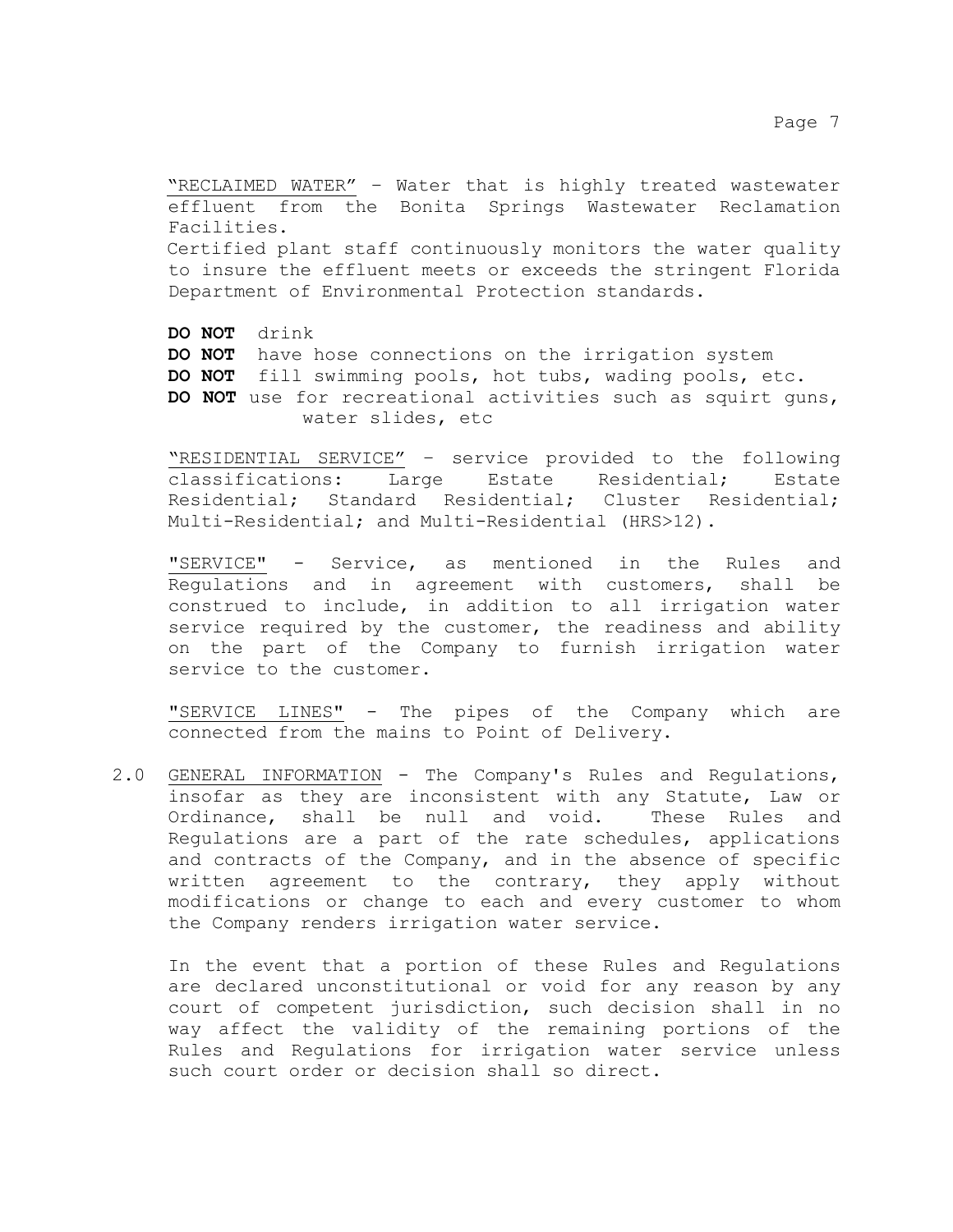3.0 SIGNED APPLICATION NECESSARY - Irrigation water service is furnished only upon signed application or Agreement accepted by the Company and the conditions of such application or agreements are binding upon the customer as well as upon the Company. A copy of the application for irrigation water service and the Bulk Water Irrigation Agreement is included herein.

Payment of all fees and charges, including meter charges, Contribution in Aid of New Construction Fee, account set-up charge and deposit will be required with the application. Initiation of service and billing will begin on the date the meter is installed.

- 4.0 APPLICATION BY AGENTS Applications for irrigation water service requested by firms, partnerships, associations, corporations, and others, shall be rendered only by duly authorized parties. When irrigation water service is rendered under agreement, or agreements, entered into between the Company and an agent of the principal, the use of such irrigation water service by the principal shall constitute full and complete ratification by the principal of the agreement or agreements entered into between agent and the Company and under which such irrigation water service is rendered.
- 5.0 WITHHOLDING SERVICE The Company may withhold or discontinue irrigation water service rendered under application made by any member or agent of a household, organization or business unless all prior indebtedness to the Company of such household, organization or business for irrigation water service has been settled in full.

Service may also be discontinued for any violation by the customer or consumer of any rule or regulation set forth herein.

6.0 WATER USE RESTRICTIONS/COMPLIANCE – The Company reserves the right to limit or curtail the flow of irrigation water to all customers if necessary in order to comply with limits in any water use permit or to comply with restrictions on water use which may be imposed on the Company or customers by the South Florida Water Management District, Lee County, Collier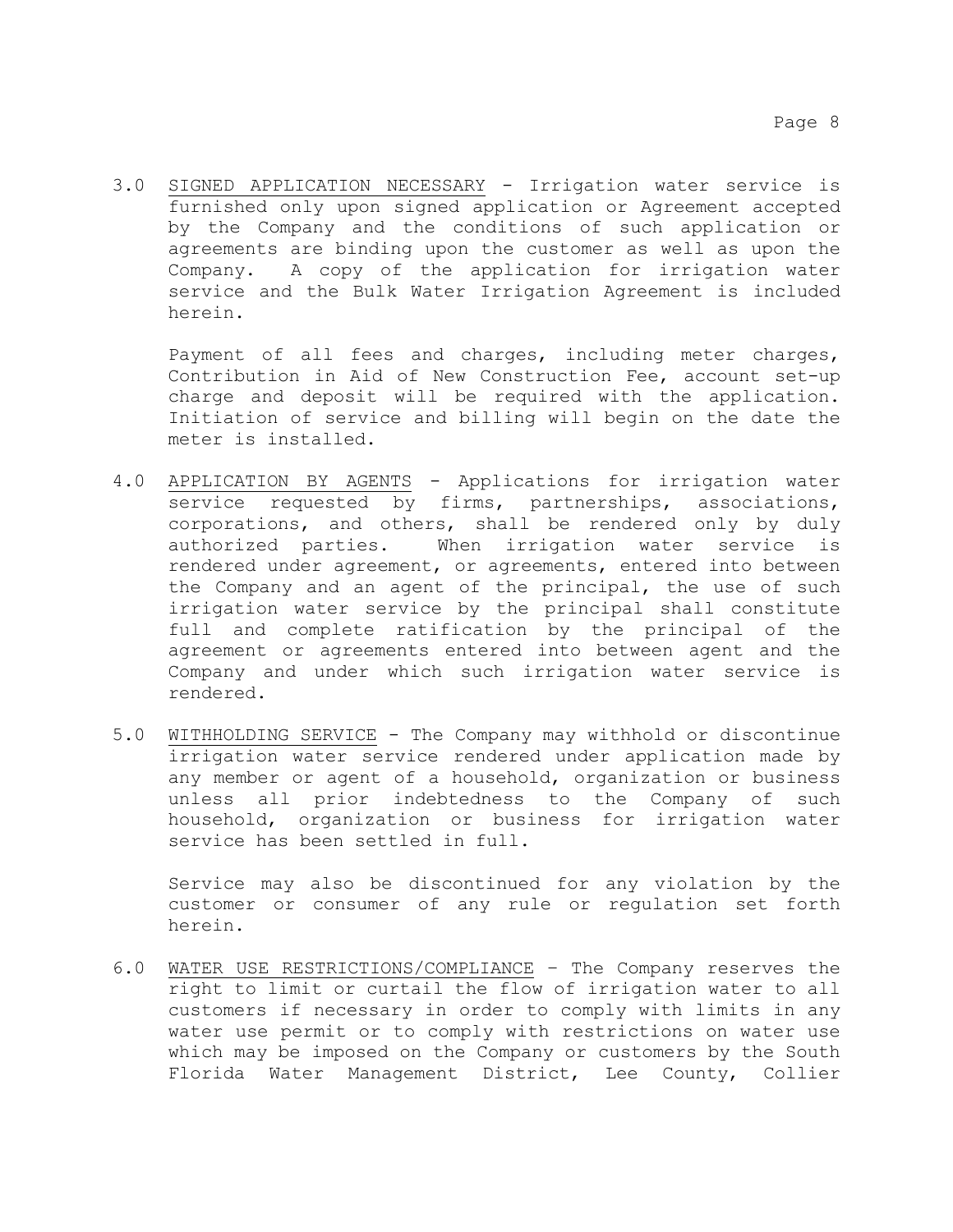County, City of Bonita Springs or any other entity or agency having the authority to impose such limits or restrictions. In the event any water use restrictions or limits are imposed by such agency or entity, all customers shall comply with the restrictions as imposed by such agency or entity, all restrictions as imposed by such agency or entity, customers shall comply with the restrictions as imposed for the duration of the restricted period. Should the Company determine that a customer is not complying with any restriction or limit, the Company may, without prior notice, disconnect or restrict service to the customer for non-<br>compliance with the restrictions or limits. If service is compliance with the restrictions or limits. disconnected for violation of any restrictions, a reconnect fee will be required before service is restored. During any period of water use restriction, whether required to comply with permit limits or restrictions, the Company will endeavor to provide irrigation water to all customers to the extent possible and reserves the right to reduce service to some, or all, customers to enable the Company to comply with any permit requirement.

If the Company is fined for violation of any permit use limit or restriction as a result of usage by one or more customers, the pro rata amount of the fine shall be added to the customers bill and shall be due and payable by the customer. Failure to pay the amounts so included shall be a basis for discontinuance of service.

The Company shall not be liable in any manner for any claims for damage to a landscaping as a result of restriction or discontinuing service to a customer as a result of agency directed usage restrictions or as a result of limitations on service to customers as described herein.

7.0 LIMITATION OF USE - Irrigation water service purchased from the Company shall be used by the customer only for the purposes specified in the application for irrigation water service and the customer shall not sell or otherwise dispose of such irrigation water service supplied by the Company. Irrigation water service furnished to the customer shall be rendered directly to the customer through Company's individual meter and may not be remetered by the customer for the purpose of selling or otherwise disposing of irrigation water service to lessees, tenants, or others and, under no circumstances, shall the customer or customer's agent or any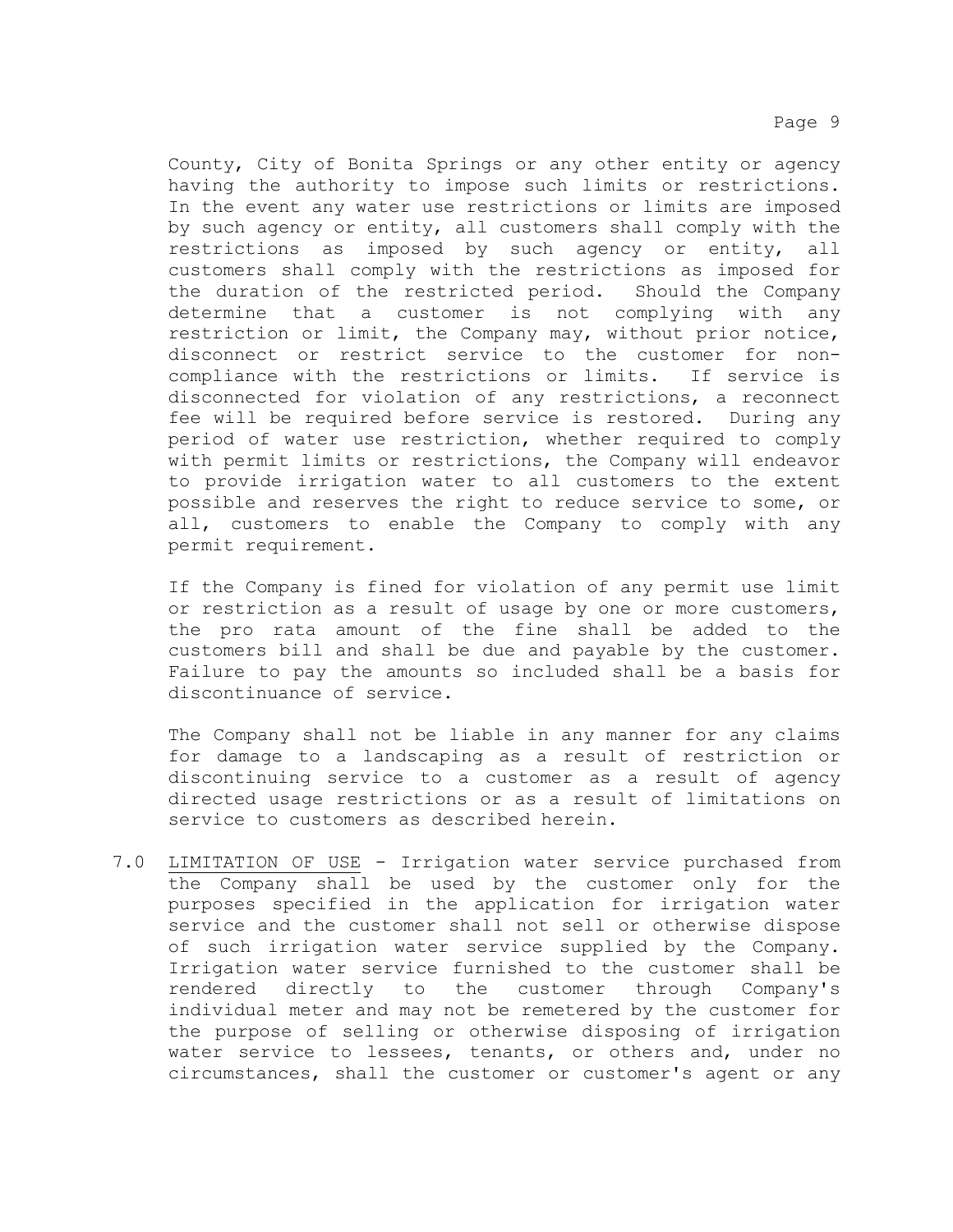other individual, association or corporation install meters for the purpose of so remetering said irrigation water<br>service. In no case shall a customer, except with the In no case shall a customer, except with the written consent of the Company, extend his lines across a street, alley, lane, court, property lines, avenue, or other way, in order to furnish irrigation water service for adjacent property through one meter, even though such<br>adjacent property may be owned by him. In case of such adjacent property may be owned by him. unauthorized extension, remetering, sale or disposition of service, customer's irrigation water service is subject to discontinuance until such unauthorized extension, remetering, sale or disposition is discontinued and full payment is made of bills for irrigation water service, calculated on proper classification and rate schedules and reimbursement in full made to the Company for all extra expenses incurred for clerical work, testing, and inspections.

- 8.0 CONTINUITY OF SERVICE The Company will use reasonable diligence to provide continuous irrigation water service, and having used reasonable diligence, shall not be liable to the customer for failure or interruption of continuous irrigation water service. The Company shall not be liable for any act or omission caused directly or indirectly by strikes, labor troubles, accidents, litigation's, breakdowns, shutdowns for emergency repairs, or adjustments, acts of sabotage, enemies of the Unites States, Wars, United States, State, Municipal or other governmental interference, acts of God or other causes beyond its control.
- 9.0 TYPE AND MAINTENANCE The customer's pipes, apparatus and equipment shall be selected, installed, used and maintained in accordance with the standard practice, conforming with the Rules and Regulations of the Company, and in full compliance with all Laws and Governmental Regulations applicable to same. The Company shall not be responsible for the maintenance and operation of the customer's pipes and facilities. The customer expressly agrees not to utilize any appliance or device which is not properly constructed, controlled and protected, or which may adversely affect the irrigation water service; and the Company reserves the right to discontinue or withhold irrigation water service to such apparatus or device.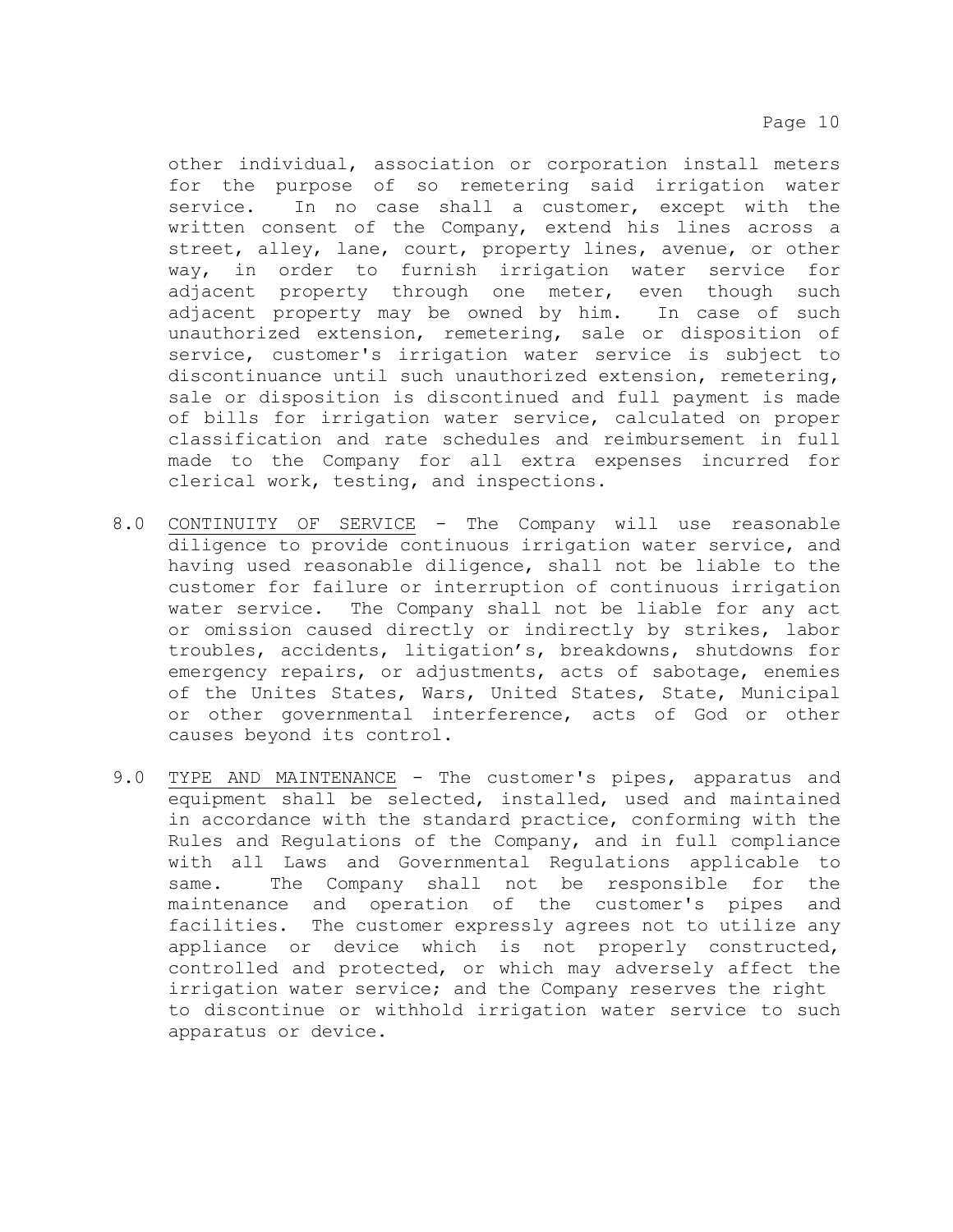- 10.0 CHANGE OF CUSTOMER'S INSTALLATION No changes or increases in customer's installation, which will materially affect the proper operation of the pipes, mains, or stations of the Company shall be made without written consent of the Company. The customer will be liable for any change resulting from a violation of this rule.
- 11.0 INSPECTION OF CUSTOMER'S INSTALLATION All customer's irrigation water service installations or changes shall be inspected upon completion by competent authority to ensure that customer's piping, equipment, and devices have been installed in accordance with accepted standard practice and such local governmental or other rules as may be in effect. Where municipal or other governmental inspection is required by local rules or ordinances, the Company cannot render irrigation water service until such inspection has been made and a formal notice of approval from the inspecting authority has been received by the Company.

The Company reserves the right to inspect the customer's installation prior to rendering irrigation water service and from time to time thereafter, but assumes no responsibility whatsoever for any portion thereof.

12.0 PROTECTION OF COMPANY'S PROPERTY - The customer shall exercise reasonable diligence to protect the Company's property on the customer's premises, and shall knowingly permit no one but the Company's agents, or persons authorized by law, to have access to the Company's pipes and apparatus.

In the event of any loss, or damage to property of the Company caused by or arising out of the carelessness, neglect or misuse by the customer, the cost of making good such loss or repairing such damage shall be paid by the customer.

13.0 ACCESS TO PREMISES - The duly authorized agents of the Company shall have access at all reasonable hours to the premises of the customer for the purpose of installing, maintaining and inspecting or removing the Company's property, reading meters and other purposes incident to performance under or termination of the Company's agreement with the customer and in such performance shall not be liable for trespass. Failure to allow the company access to the site for maintenance, inspection or removal of the Company's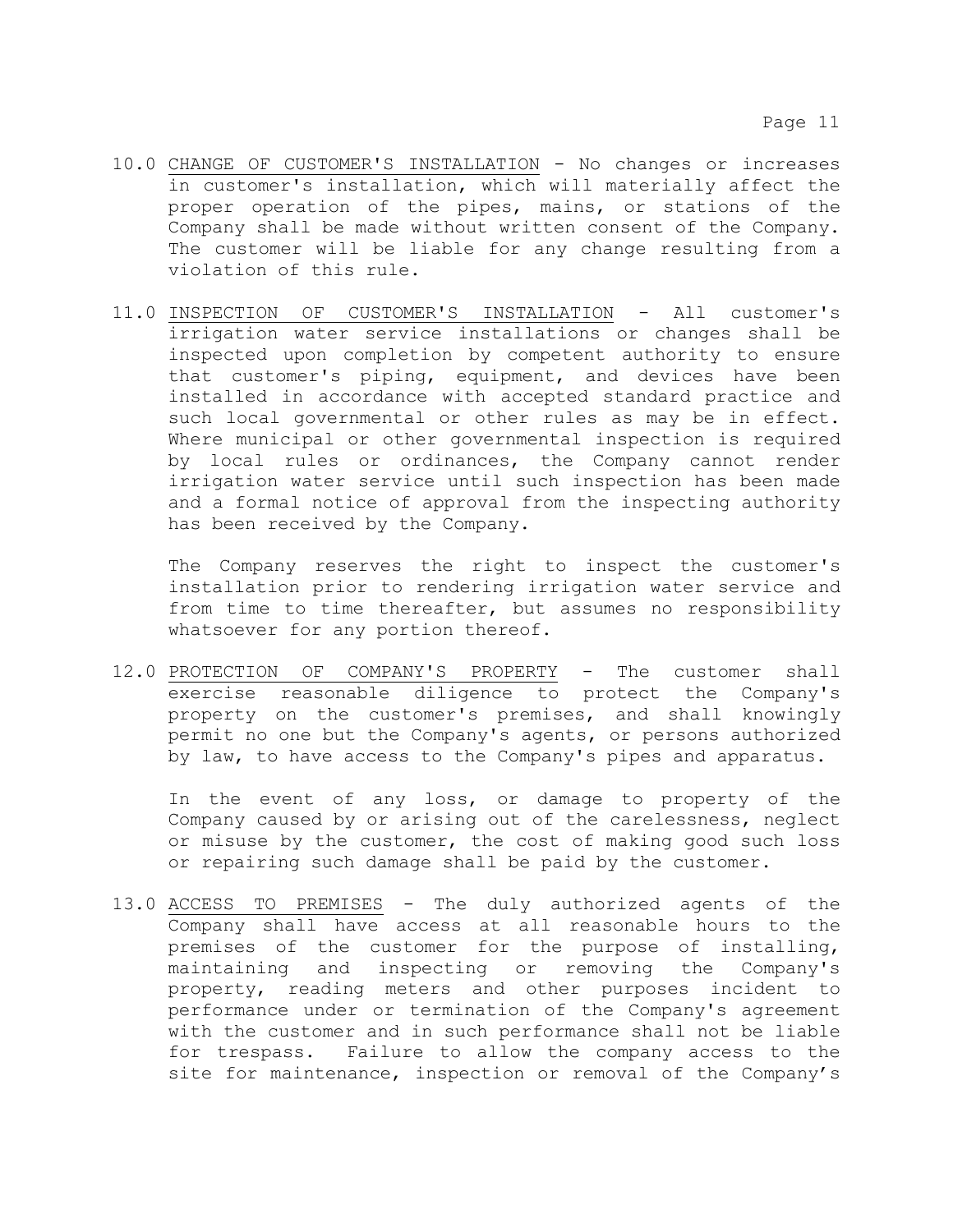property, or reading meters or other purposes incident to performance under or termination of the Company's agreement with the customer may result in the imposition of a penalty of \$100.00 per day until the violation is resolved. Company may remove and/or trim landscape as necessary in the meter easement for the purposes of meter reading.

- 14.0 RIGHT OF WAY OR EASEMENTS The customer shall grant or cause to be granted to the Company and without cost to the Company all rights, easements, permits, and privileges which are necessary for the rendering of irrigation water service.
- 15.0 BILLING PERIODS Bills for irrigation water service will be rendered monthly, but may occur bi-monthly at the discretion of the Company. Bills are due when rendered and shall be considered as received by customer when delivered or mailed to irrigation water service address or some other place mutually agreed upon.

Non-receipt of bills by customer shall not release or diminish obligation of customer with respect to payment thereof.

16.0 DELINQUENT BILLS - Bills are due when rendered, and if not paid within twenty (20) days thereafter become delinquent. Irrigation water service may then, after five (5) days written notice, be temporarily discontinued. Service will be resumed only upon payment of all past due bills and resumed only upon payment of all past due bills penalties, together with a reconnection charge of \$45.00, when performed during regular working hours. After regular working hours, the reconnection charge will be \$55.00. There shall be no liability of any kind against the Company for failure of the consumer to pay the bills on time. Additionally, the Company shall charge Wall Street Journal prime interest and penalties on any unpaid balances, and may place a lien on the property, or bring other legal action.

No partial payment of any bill rendered will be accepted by the Company, except by agreement with Company.

Checks from foreign banks are accepted for payment; however, if the check does not have a nine (9) digit router number there is a bank processing fee that is passed through to the customer.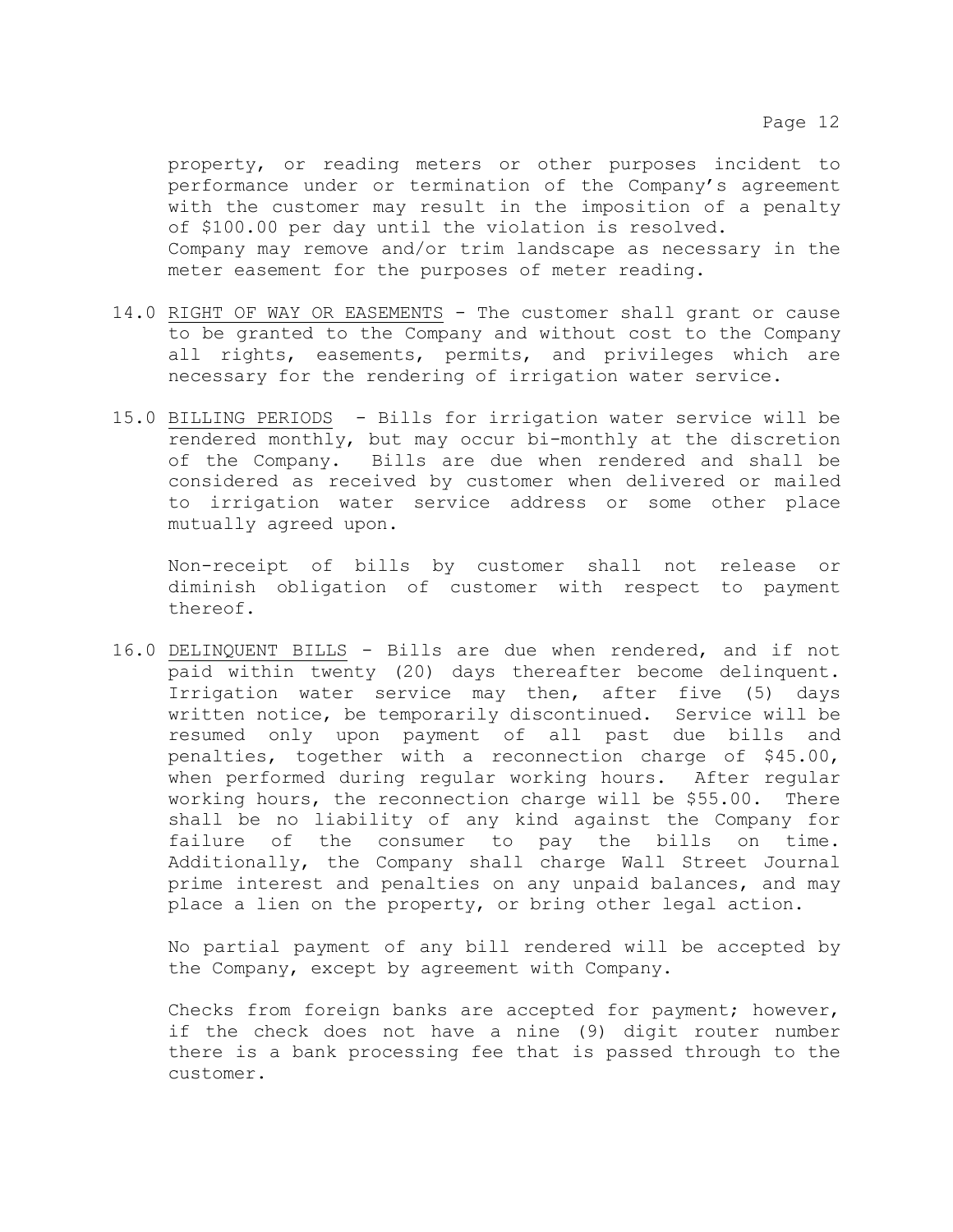17.1 TERM OF SERVICE – RESIDENTIAL AND COMMERCIAL - When change of occupancy takes place on a property receiving residential or commercial service supplied by the Company, WRITTEN NOTICE thereof shall be given at the office of the Company not less than three (3) days prior to the date of the change by the outgoing residential or commercial customer, who will be held responsible for all irrigation water service used on such residential or commercial premises until such written notice is so received and the Company has had reasonable time to<br>discontinue irrigation water service. However, if such discontinue irrigation water service. written notice has not been received, the application of a succeeding residential or commercial occupant for irrigation water service will automatically terminate the prior account.

Customer's deposit may be transferred from one service location to another, if both locations are supplied by the Company. Consumer's deposit may NOT be transferred from one name to another.

For the convenience of its customers, the Company will accept telephone orders to transfer residential irrigation water service and will use all reasonable diligence in the execution thereof. However, oral orders or advice shall not be deemed binding or considered formal notification to the Company.

- 17.2 TERM OF SERVICE GOLF COURSE AND PROPERTY OWNERS' ASSOCIATIONS - Golf Course Bulk Irrigation and Property Owners' Association Service is authorized for a term of 30 years or a lesser negotiated term with an automatic 10 year renewal unless terminated in writing by both parties. A Bulk Water Irrigation Agreement shall be signed by the Golf Course or Property Owners' Association and shall be binding upon and inure to the benefit of any respective successors and assigns of the Golf Course or Property Owners' Association. A Golf Course or Property Owners' Association may assign its rights, duties and obligations following 60 days written notice to the Company, and acceptance in writing of all such rights, duties and obligations by the transferee or assignee.
- 18.0 UNAUTHORIZED CONNECTIONS Connections to the Company's irrigation water system for any purpose whatsoever are to be made only by employees of the Company. Unauthorized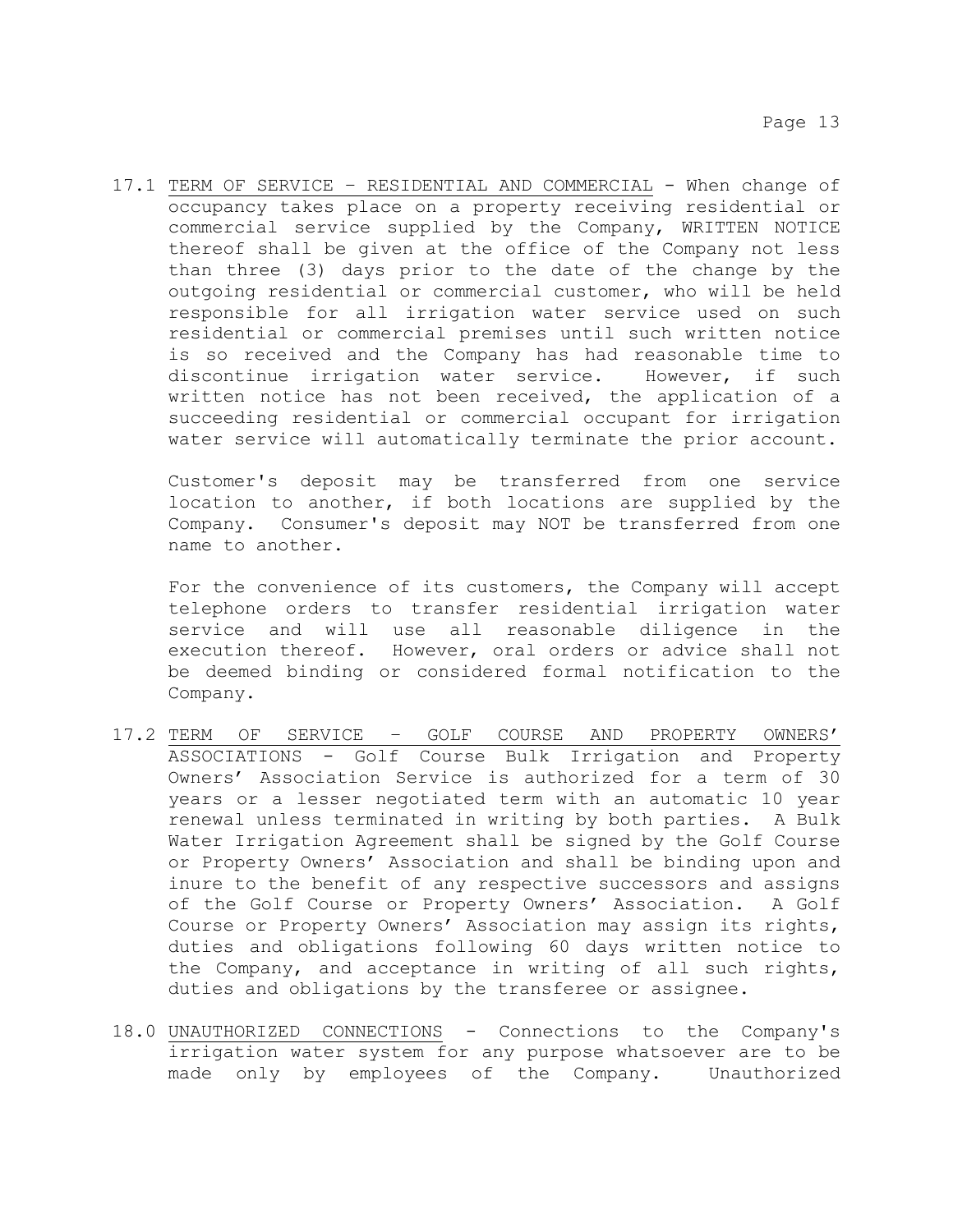connections render the service subject to immediate discontinuance without notice. Irrigation water service will not be restored until such unauthorized connections have been removed and unless settlement is made in full for all irrigation water service estimated by the Company to have been used by reason of such unauthorized connection.

- 19.0 METERS All irrigation water meters shall be furnished by and remain the property of the Company and shall be accessible and subject to its control. The customer shall provide meter space to the Company at a suitable and readily<br>accessible location and when the Company considers it accessible location and when the Company considers advisable, within the premises to be served, adequate and proper space for the installation of meters and other similar<br>devices. Failure to allow access to the site for Failure to allow access to the maintenance, inspection or removal, or meter reading, or failure to report water usage to the Company may result in the imposition of a penalty of \$100.00 per day until the violation is remedied.
- 20.0 ALL WATER THROUGH METER That portion of the customer's installation for irrigation water service shall be so arranged that all irrigation water service shall pass through<br>the meter. No temporary pipes, nipples or spaces are No temporary pipes, nipples or spaces are permitted and under no circumstances are connections allowed which may permit irrigation water to by-pass the meter or metering equipment.
- 21.0 ADJUSTMENT OF BILLS When a customer has been overcharged or undercharged as a result of incorrect application of the rate schedule, incorrect reading of the meter, incorrect connection of the meter, or other similar reasons, the amount may be credited or billed to the customer as the case may be.
- 22.0 CUSTOMER DEPOSIT ESTABLISHMENT OF CREDIT Before rendering service, the Company requires an applicant for service to satisfactorily establish credit, but such establishment of credit shall not relieve the customer from complying with the Company's rules for prompt payment. Credit will be deemed so established if: (A) the applicant for service furnishes a satisfactory guarantor to secure payment of bills for the service requested. (B) The applicant pays a cash deposit. (C) The applicant for service furnishes an irrevocable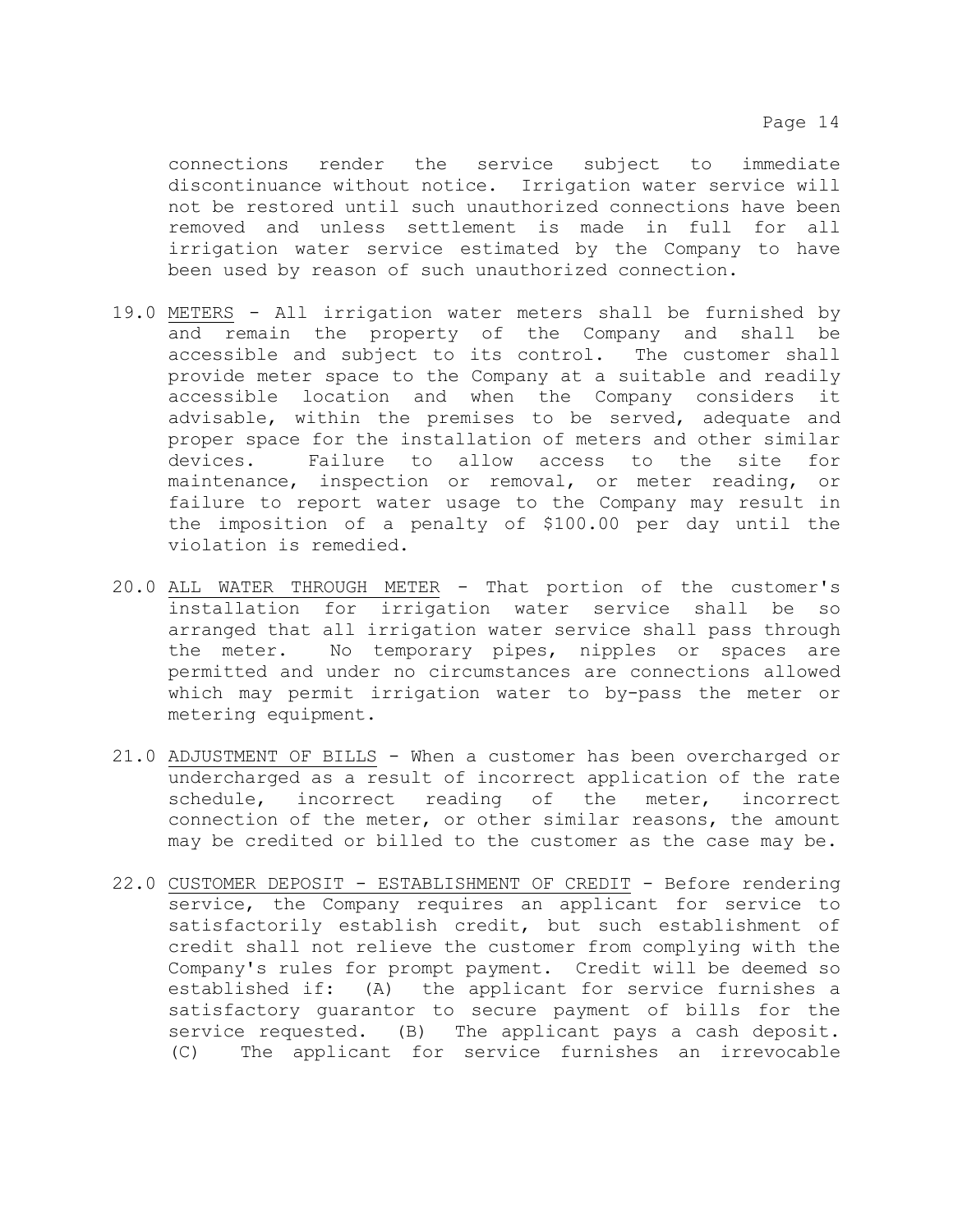letter of credit from a bank or a surety bond. The amount of initial deposit shall be the following:<br>Builder (ERS, SRS, GS): \$300.00 per unit Builder (ERS, SRS, GS): \$300.00 per unit<br>Residential (ERS and SRS): \$60.00 per unit Residential (ERS and SRS): \$60.00 per unit<br>Cluster Residential (CRS): \$20.00 per unit Cluster Residential (CRS): \$20.00 per unit<br>Multi-Residential (MRS): \$20.00 per unit Multi-Residential (MRS):<br>General Service (GS): \$60.00 per equivalent unit

The Deposit (with no interest to be paid) will be returned at the end of a 2 year period after customer has established credit and has paid bills on time for the entire 2 year period.

The Company may require, upon reasonable written notice of not less than 10 days, such request or notice being separate and apart from any bill for service, a new deposit, where previously waived or returned, or an additional deposit, in order to secure payment of current bills; provided, however, that the total amount of the required deposit shall not exceed an amount equal to the average actual charge for irrigation water service for three (3) monthly billing periods for the 12-month period immediately prior to the date of the notice. In the event the customer has had service less than 12 months, then the utility shall base its new or additional deposit upon the average actual monthly billing available times three (3).

23.0 REQUEST FOR METER TEST/DOWNLOAD BY CUSTOMER - Should any customer request in writing a bench test of his irrigation water meter, the Company may require a deposit to defray cost of testing; such deposit not to exceed the following schedule of fees:

METER SIZE FEE

 $1$ "  $$55.00$ <br> $1 \frac{1}{2}$ ", 2" and Over Actual Cost  $1 \frac{1}{2}$ ,  $2$ " and Over

If the meter is found to register in excess of the accuracy limits prescribed herein, the deposit will be refunded; but if below such accuracy limit, the deposit will be retained by the Company as a service charge for conducting the test.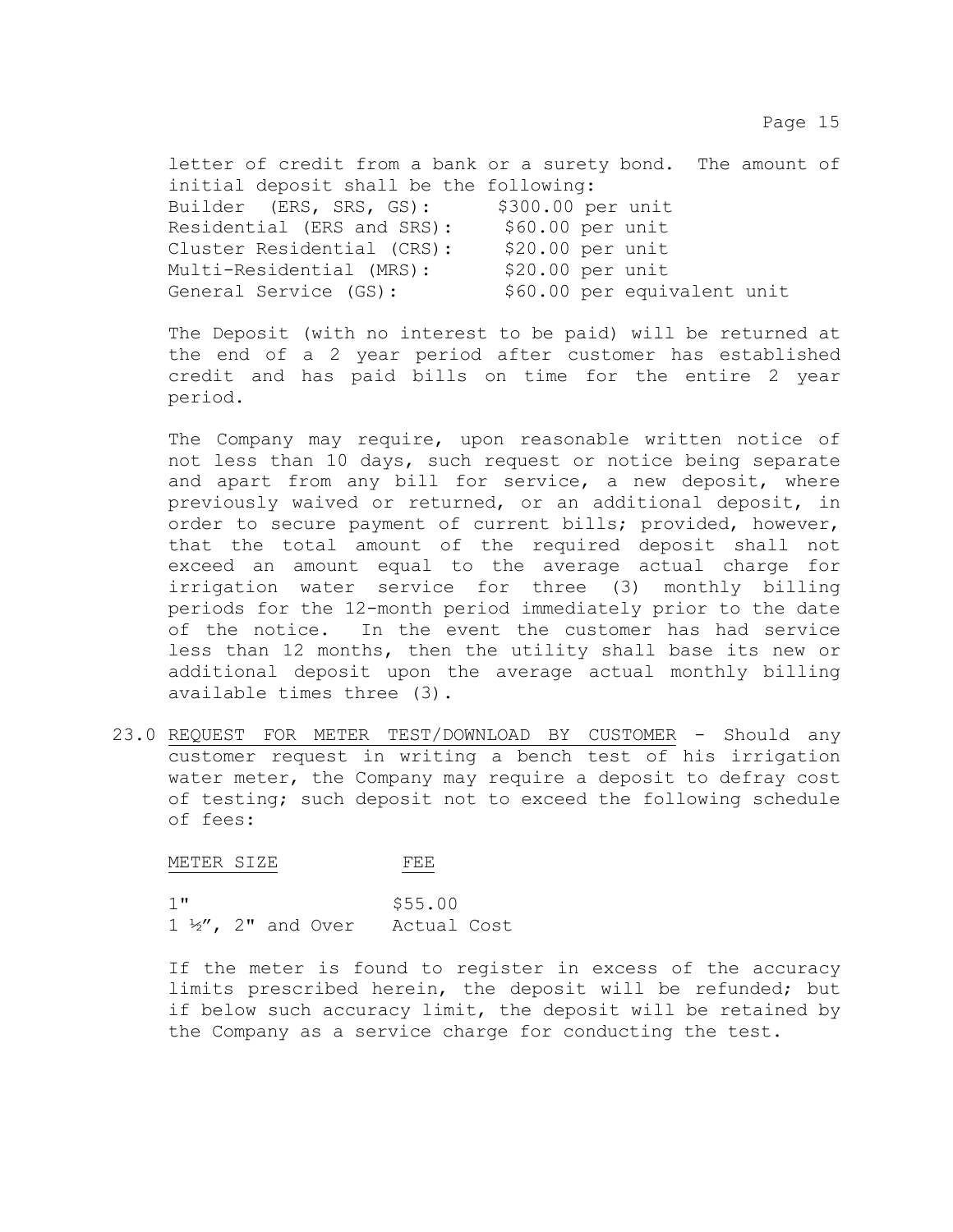24.0 ADJUSTMENT OF BILLS FOR METER ERROR - In meter tests made by the Company, the accuracy of registration of the meter and its performance in service shall be judged by its average error. The average meter error shall be considered to be the average of the errors at the test rate flows.

FAST METERS - Whenever a meter tested is found to register fast, in excess of the tolerance provided in the Meter Accuracy Requirements provision herein, the Company shall refund to the customer the amount billed in error for onehalf the period since the last test, said one-half period not to exceed six (6) months. The overcharge shall be computed<br>back to but not beyond such date. The refund shall not back to but not beyond such date. include any part of the base service charge and shall not have an interest component.

- **METER ACCURACY REQUIREMENTS** All meters used for measuring quantity of irrigation water delivered to a customer shall be in good mechanical condition and shall be adequate in size and design for the type of service which they measure. Before being installed for the use of any customer every new irrigation meter will be certified from the factory to meet AWWA accuracy standards. The AWWA standard C708-05 for coldwater meters (i.e., multi-jet type) specifies at the normal test flow limits the meter shall register not less than 98.5% and not more than 101.5% of the water that actually passes through. The meter test measures the accuracy at high flow, intermediate flow and low flow with and the arithmetic average of the three resultant tests compared to the AWWA Standard.
- 25.0 Quality of Water The Company does not in any way represent that the quality of the irrigation water meets state drinking water standards or is suitable for use as construction water. THE IRRIGATION WATER IS TO BE USED FOR LANDSCAPE IRRIGATION PURPOSES ONLY. All lines must be underground, and no hose bibs will be allowed on the customer's irrigation system. The customer is responsible for designing his irrigation system to take into account the quality of the water. This would include possible strainers on the irrigation heads to account for sand, grit, silt particles, and biological matter, which may be in the irrigation delivery system from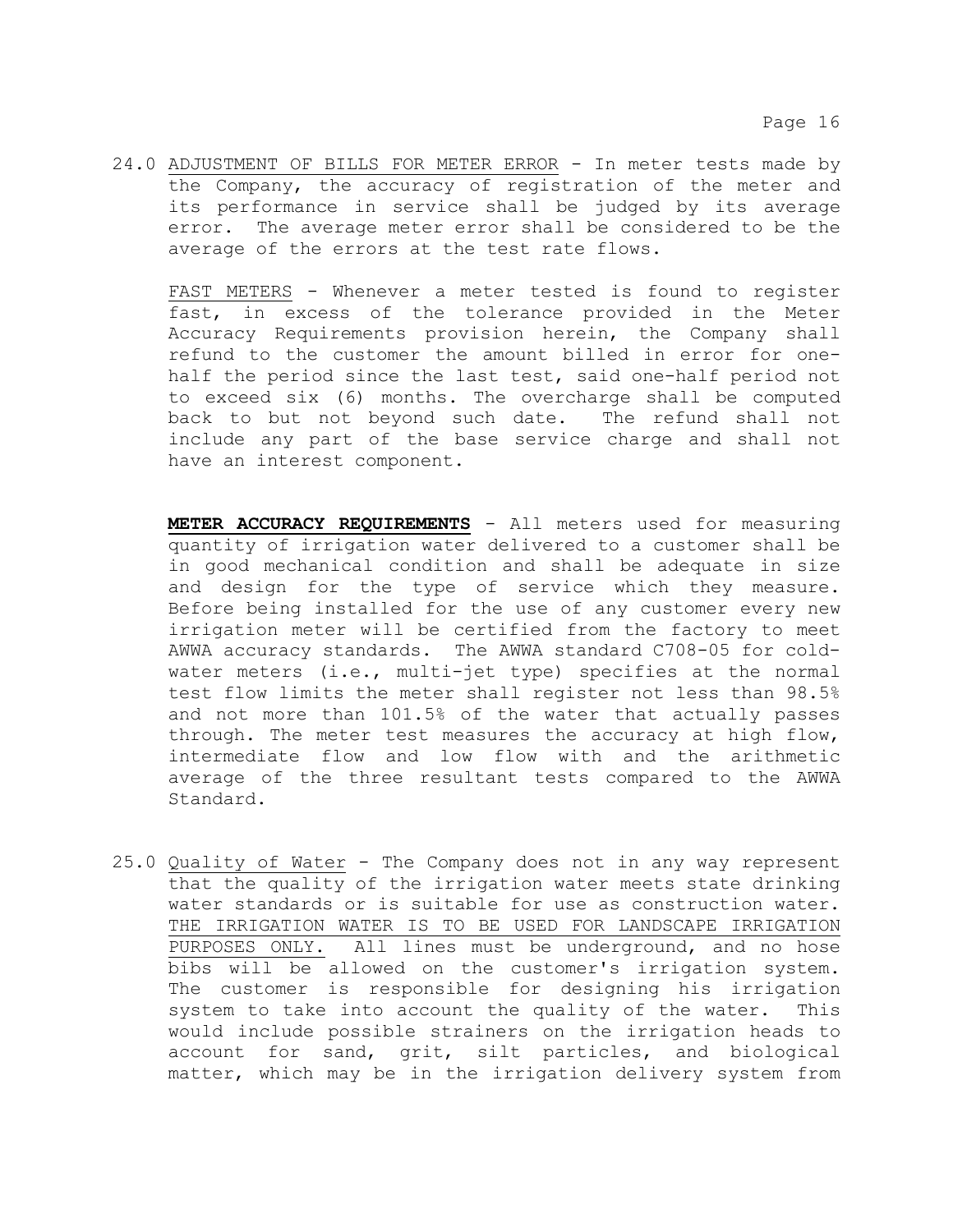time to time. The Company is not responsible for discoloration, spotting or rusting of Customer's property. The Customer should design and install his/her irrigation system to avoid spray onto homes, driveways, walks, automobiles, or other property. The Company highly recommends<br>installation of secondary filter. THE COMPANY RESERVES THE installation of secondary filter. **THE COMPANY RESERVES THE RIGHT TO UTILIZE TREATED WASTEWATER EFFLUENT (RECLAIMED WATER) AS A SOURCE OF IRRIGATION WATER**.

26.0 Miscellaneous Charges and Reimbursements - The Customer shall reimburse the Company for all extra expenses incurred by the Utility and whenever the Customer has violated the terms of the Application for Service of the Company's Rules and Regulations. A schedule of charges for services is as follows:

To return insufficient checks or collect funds for bad checks - \$20.00 each

To pass on the bank fee to process checks from other countries that do not have a nine (9) digit router number – pass through charge.

Service calls, if the reason for call is found to be no fault of Company - 79.00 each.

Reconnect charge - during regular working hours - \$45.00 each

Reconnect charge - after regular working hours - \$55.00 each

Account set up charge/transfer - \$35.00

Account Late FEE - \$10.00

In the event of damage to the Company's facilities, where it is determined by the Company that the damage was caused by a Customer, the Customer will be billed for the actual cost for repair or damage.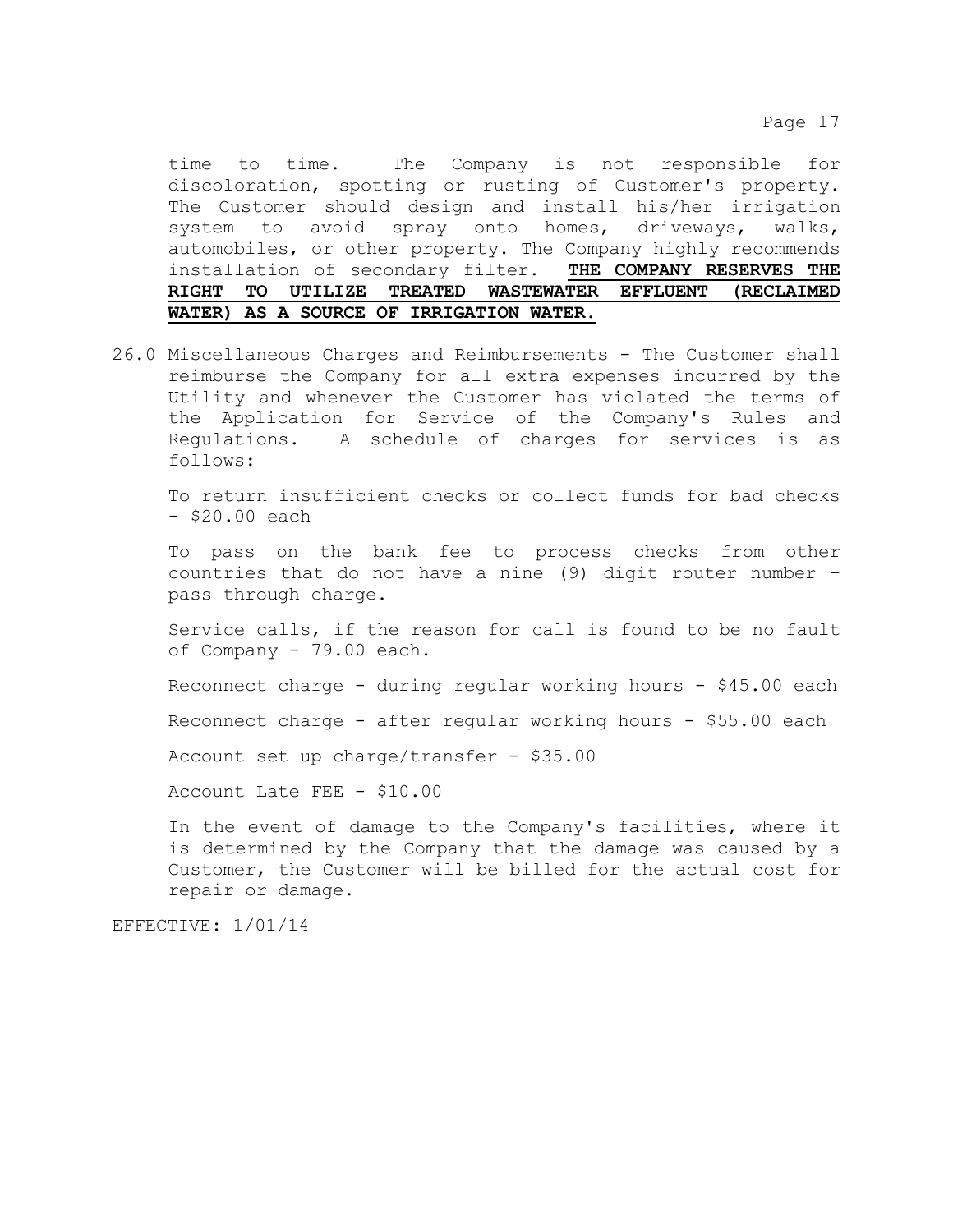## RESOURCE CONSERVATION SYSTEMS

## INDEX OF RATE SCHEDULES

Commercial

Residential Service – Large Estate S.F. - LERS

Residential Service - Estate S.F. - ERS

Residential Services - Standard S.F. - SRS

Cluster Residential Service, CRS

Multi-residential Service, MRS

Multi-residential (High Rises) Service, MRS

Property Owners Association, POA

Golf Course Bulk Service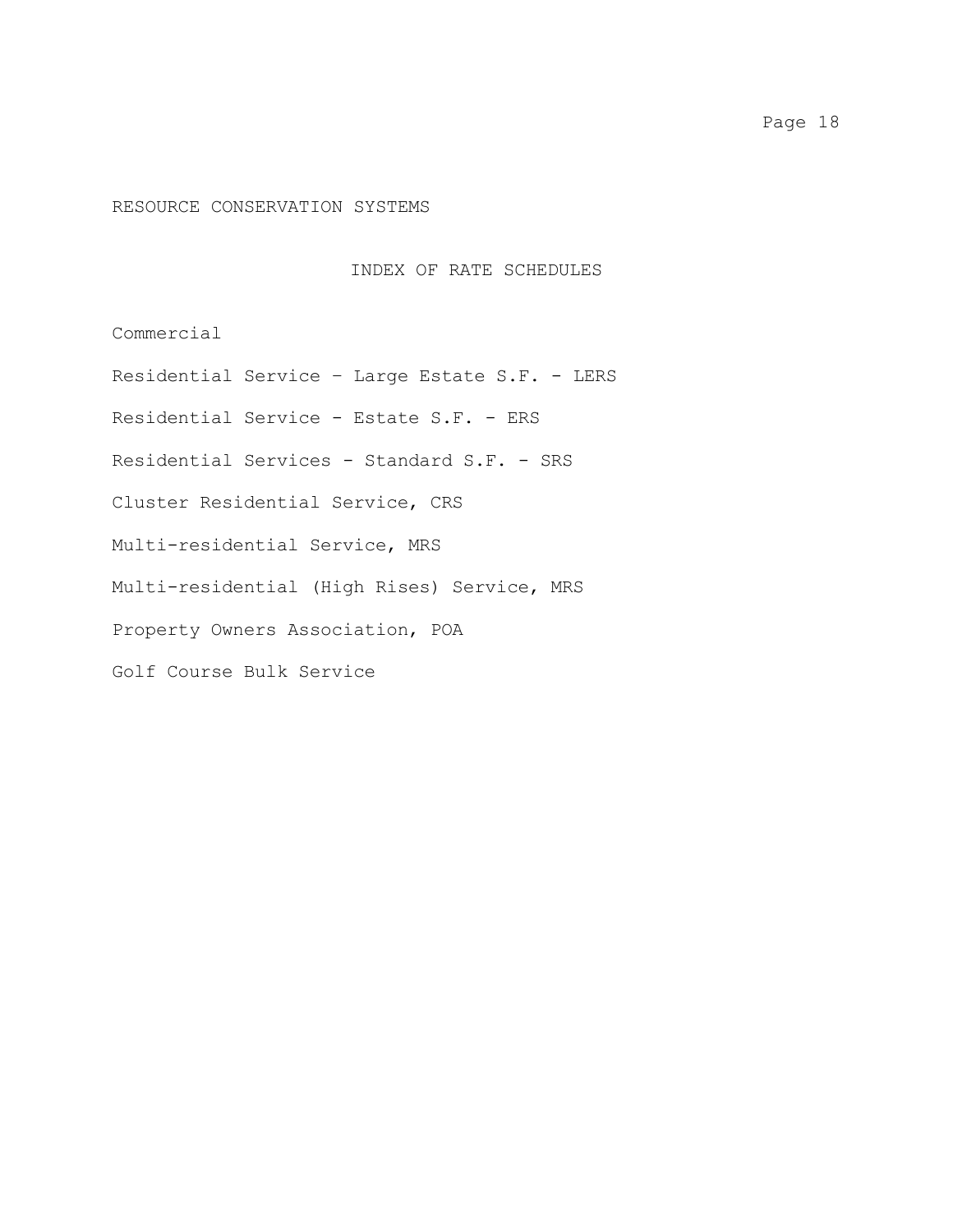#### COMMERCIAL

#### SCHEDULE OF IRRIGATION RATES AND BILLING INFORMATION

APPLICABILITY: For irrigation service to commercial properties, including rights-of-way, common areas and parking lots.

Contribution in Aid of Construction (CIAC) Fee and Meter Fee:

|                |         |            |            | Deposit  |
|----------------|---------|------------|------------|----------|
| $1$ $"$        | 1.45    | \$4,020.00 | \$300.00   | \$100.00 |
| $1\frac{1}{2}$ | 2.28    | 12,061.00  | 600.00     | 295.00   |
| 2"             | 7.24    | 24,117.00  | 700.00     | 590.00   |
| 3"             | $\star$ | Negotiated | Negotiated |          |
| 4"             | $\star$ | Negotiated | Negotiated |          |
| 6"             | $\star$ | Negotiated | Negotiated |          |

\* Based on engineering estimate of flows ERC = 1,100 GPD

#### Monthly Rate (Single Meter Users):

\$21.78 per month per ERC base service charge

\$1.35 per 1,000 gals. for all water up to 45,000 gals/month/ERC

\$2.02 per 1,000 gals. for all water usage above 45,000 gals/month/ERC

#### Account Set-Up and Transfer Charge: \$35.00

#### Terms of Payment:

Water meters will be read at the end of each month, and bills will be mailed out by the 10th of each month. Bills are due and payable when rendered and become delinquent if not paid within twenty (20) days. After five (5) days written notice, service may be discontinued.

Make Checks Payable to: Resource Conservation Systems 9990 Coconut Road, Suite #102 Bonita Springs, FL 34135 Telephone: (239) 495-5805 NOTE: A COMPLETE COPY OF THE RULES AND REGULATIONS MAY BE REVIEWED AT THE OFFICES OF RESOURCE CONSERVATION SYSTEMS.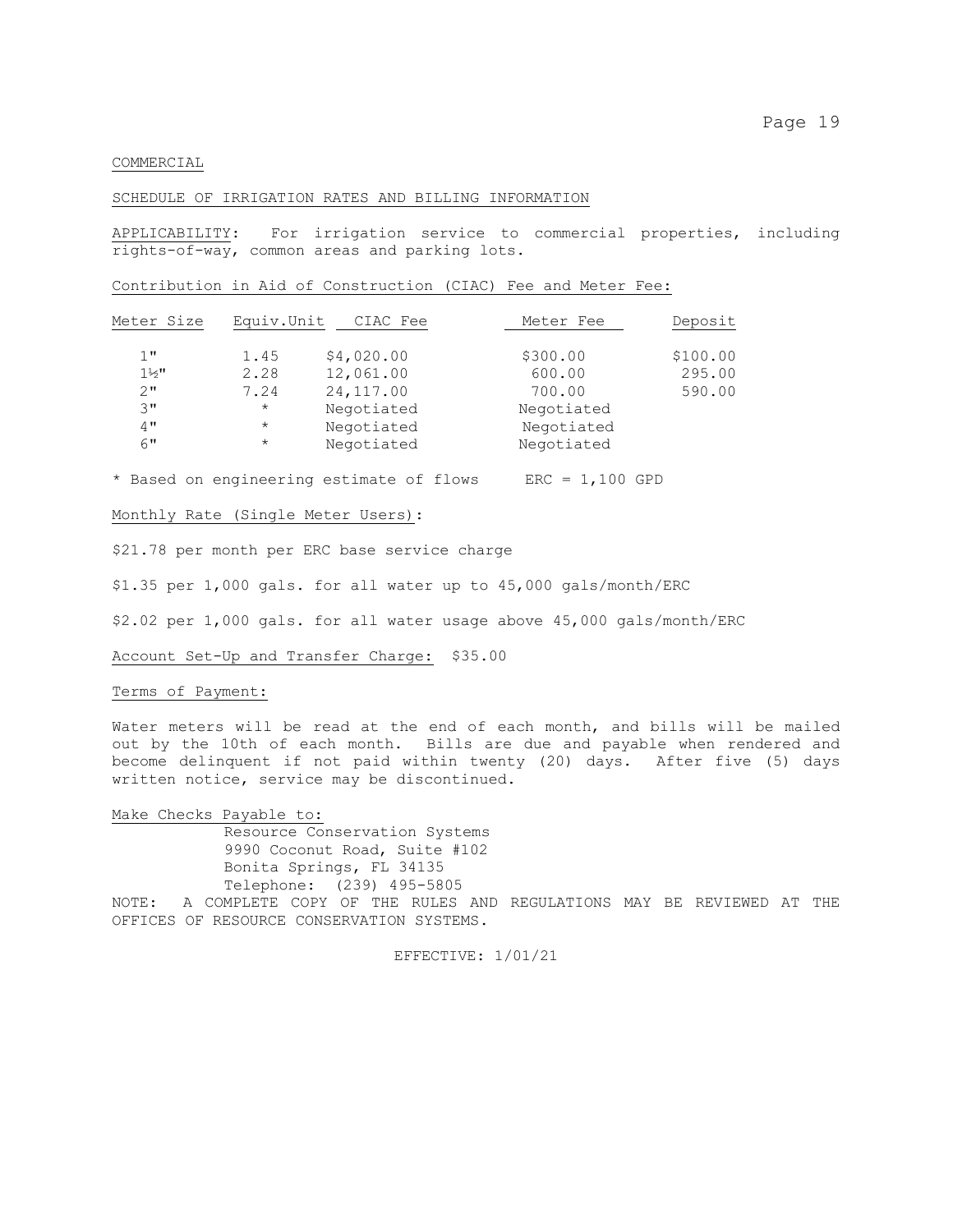#### LARGE ESTATE RESIDENTIAL SERVICE (LERS)

## SCHEDULE OF IRRIGATION RATES AND BILLING INFORMATION

APPLICABILITY: For irrigation service to custom, estate sized single family individually metered residential units. Lot sizes 35,000 SF and up. One unit equals 1.88 Equivalent Residential Connection (ERC).

Contribution in Aid of Construction (CIAC) Fee: \$3,677.00 per unit

#### Meter Fee:

| 1" meter  | \$300.00 |
|-----------|----------|
| 1½" meter | 600.00   |
| 2" meter  | 700.00   |

#### Monthly Rate:

\$40.95 per month base service charge 1.35 per 1,000 gallons for all water up to 84,600 gals/mo/unit 2.02 per 1,000 gallons for all water usage above 84,600 gals/mo/unit

Deposit: \$60.00 per unit (Permanent Resident) \$300.00 per unit (Builder)

Account Set-Up or Transfer Charge: \$35.00

Terms of Payment: Water meters will be read at the end of each month, and bills will be mailed out by the 10th of each month. Bills are due and payable when rendered and become delinquent if not paid within twenty (20) days. After five (5) days written notice, service may be discontinued.

Make Checks Payable to: Resource Conservation Systems 9990 Coconut Road, Suite #102 Bonita Springs, FL 34135 Telephone: (239) 495-5805

NOTE: A COMPLETE COPY OF THE RULES AND REGULATIONS MAY BE REVIEWED AT THE OFFICES OF RESOURCE CONSERVATION SYSTEMS.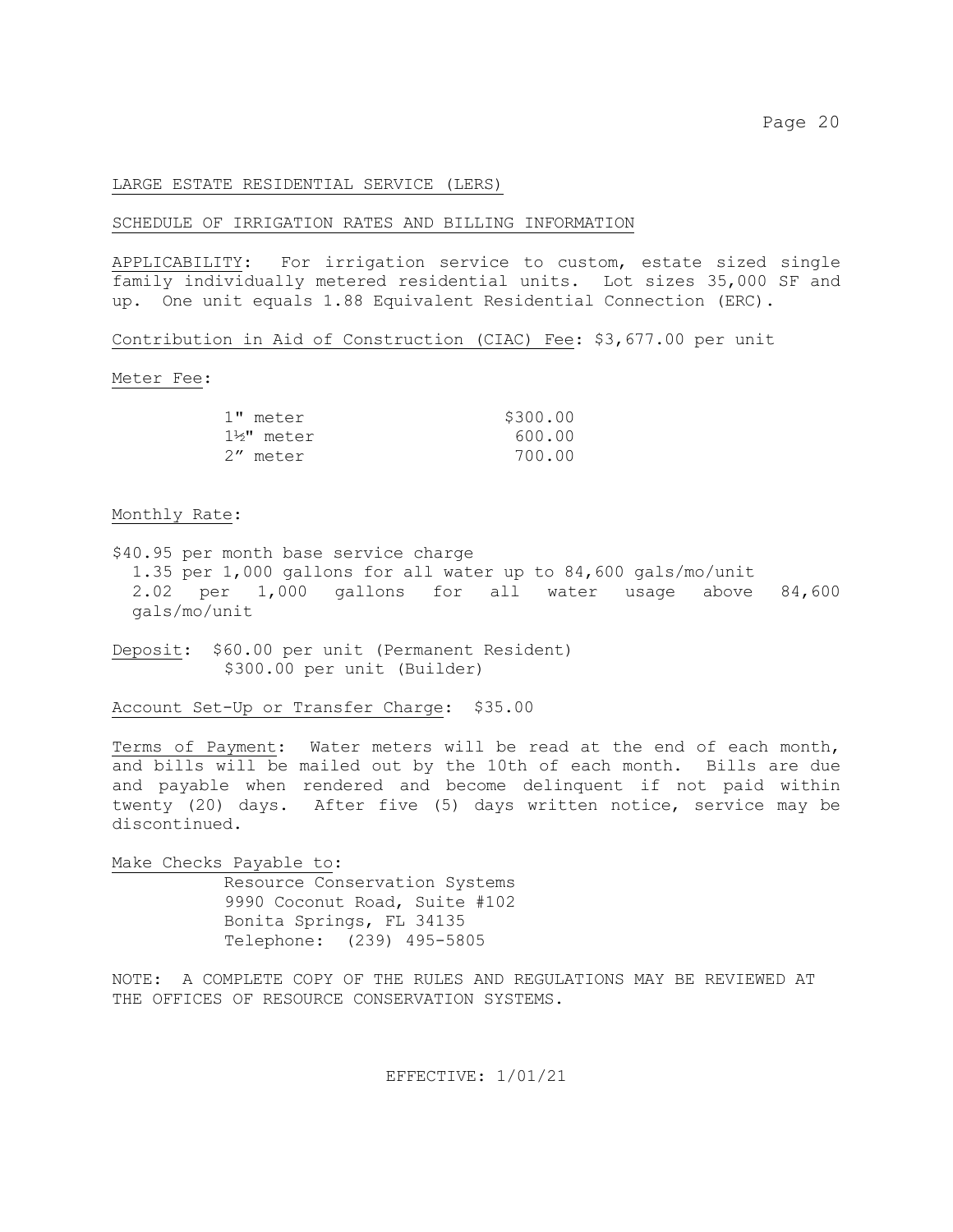#### ESTATE RESIDENTIAL SERVICE (ERS)

#### SCHEDULE OF IRRIGATION RATES AND BILLING INFORMATION

APPLICABILITY: For irrigation service to custom, estate sized single family individually metered residential units. Lot sizes 17,000 SF to 34,999 SF. One unit equals one Equivalent Residential Connection (ERC).

Contribution in Aid of Construction (CIAC) Fee: \$2,451.00 per unit

Meter Fee:

| 1" meter  | \$300.00 |
|-----------|----------|
| 1½" meter | 600.00   |
| 2" meter  | 700.00   |

#### Monthly Rate:

\$21.78 per month base service charge \$1.35 per 1,000 gallons for all water up to 45,000 gals/mo/unit \$2.02 per 1,000 gallons for all water usage above 45,000 gals/mo/unit

Deposit: \$60.00 per unit (Permanent Resident) \$300.00 per unit (Builder)

Account Set-Up or Transfer Charge: \$35.00

Terms of Payment: Water meters will be read at the end of each month, and bills will be mailed out by the 10th of each month. Bills are due and payable when rendered and become delinquent if not paid within twenty (20) days. After five (5) days written notice, service may be discontinued.

## Make Checks Payable to:

Resource Conservation Systems 9990 Coconut Road, Suite #102 Bonita Springs, FL 34135 Telephone: (239) 495-5805

NOTE: A COMPLETE COPY OF THE RULES AND REGULATIONS MAY BE REVIEWED AT THE OFFICES OF RESOURCE CONSERVATION SYSTEMS.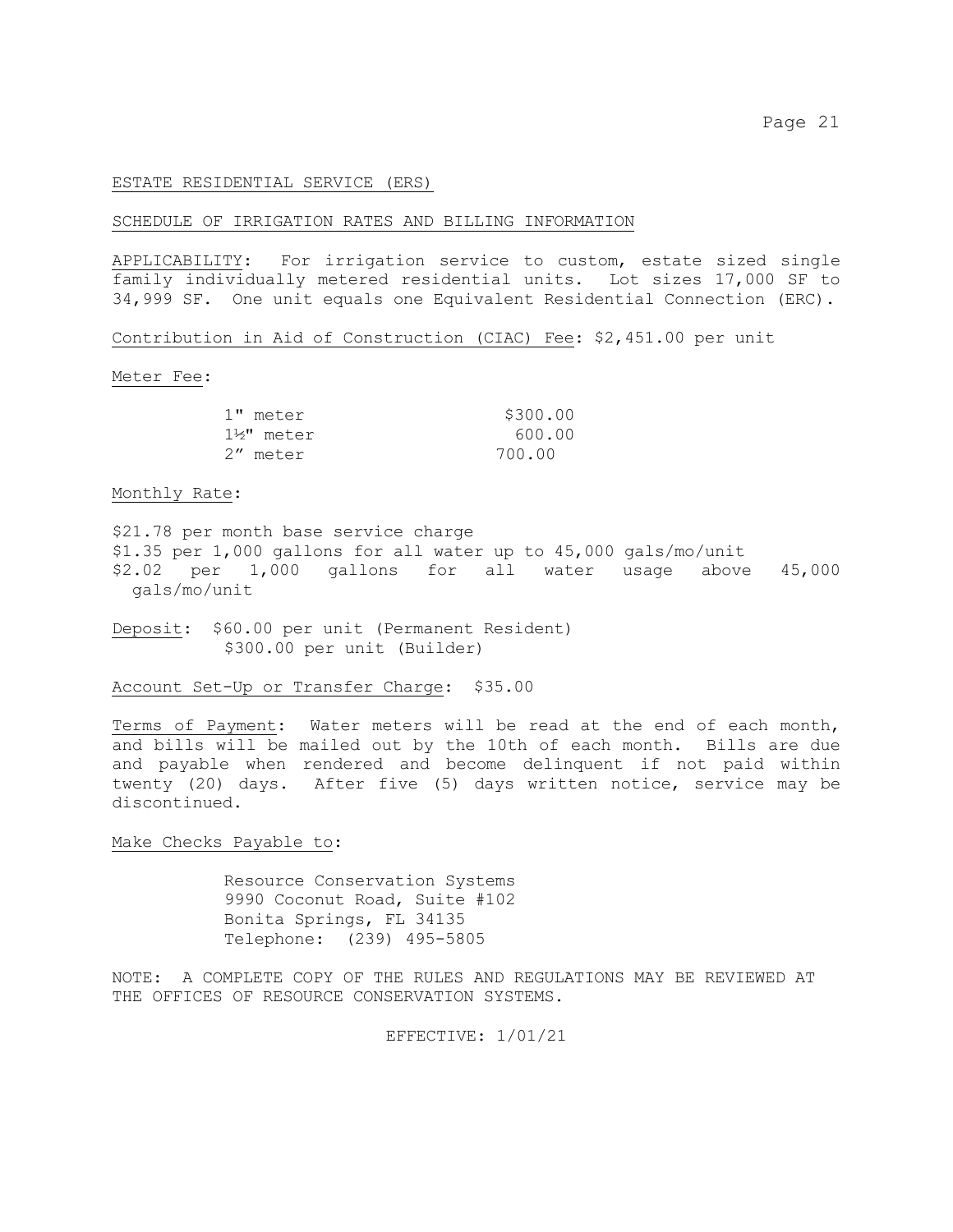### STANDARD RESIDENTIAL SERVICES (SRS)

#### SCHEDULE OF IRRIGATION RATES AND BILLING INFORMATION

APPLICABILITY: For irrigation service to standard residential single family individually metered residential units. Lot sizes 9,000 SF to 16,999 SF. One unit equals 0.41 Equivalent Residential Connection (ERC).

Contribution in Aid of Construction (CIAC) Fee: \$2,061.00 per unit

Meter Fee:

| \$300.00   |
|------------|
| 600.00     |
| 700.00     |
| Negotiated |
|            |

Monthly Rate:

\$8.93 per month base service charge \$1.35 per 1,000 gallons for all water up to 18,500 gals/mo/unit \$2.02 per 1,000 gallons for all water usage above 18,500 gals/mo/unit

Deposit: \$60.00 per unit (Permanent Resident) \$300.00 per unit (Builder)

Account Set-Up or Transfer Charge: \$35.00

Terms of Payment: Water meters will be read at the end of each month, and bills will be mailed out by the 10th of each month. Bills are due and payable when rendered and become delinquent if not paid within twenty (20) days. After five (5) days written notice, service may be discontinued.

Make Checks Payable to: Resource Conservation Systems 9990 Coconut Road, Suite #102 Bonita Springs, FL 34135 Telephone: (239) 495-5805

NOTE: A COMPLETE COPY OF THE RULES AND REGULATIONS MAY BE REVIEWED AT THE OFFICES OF RESOURCE CONSERVATION SYSTEMS.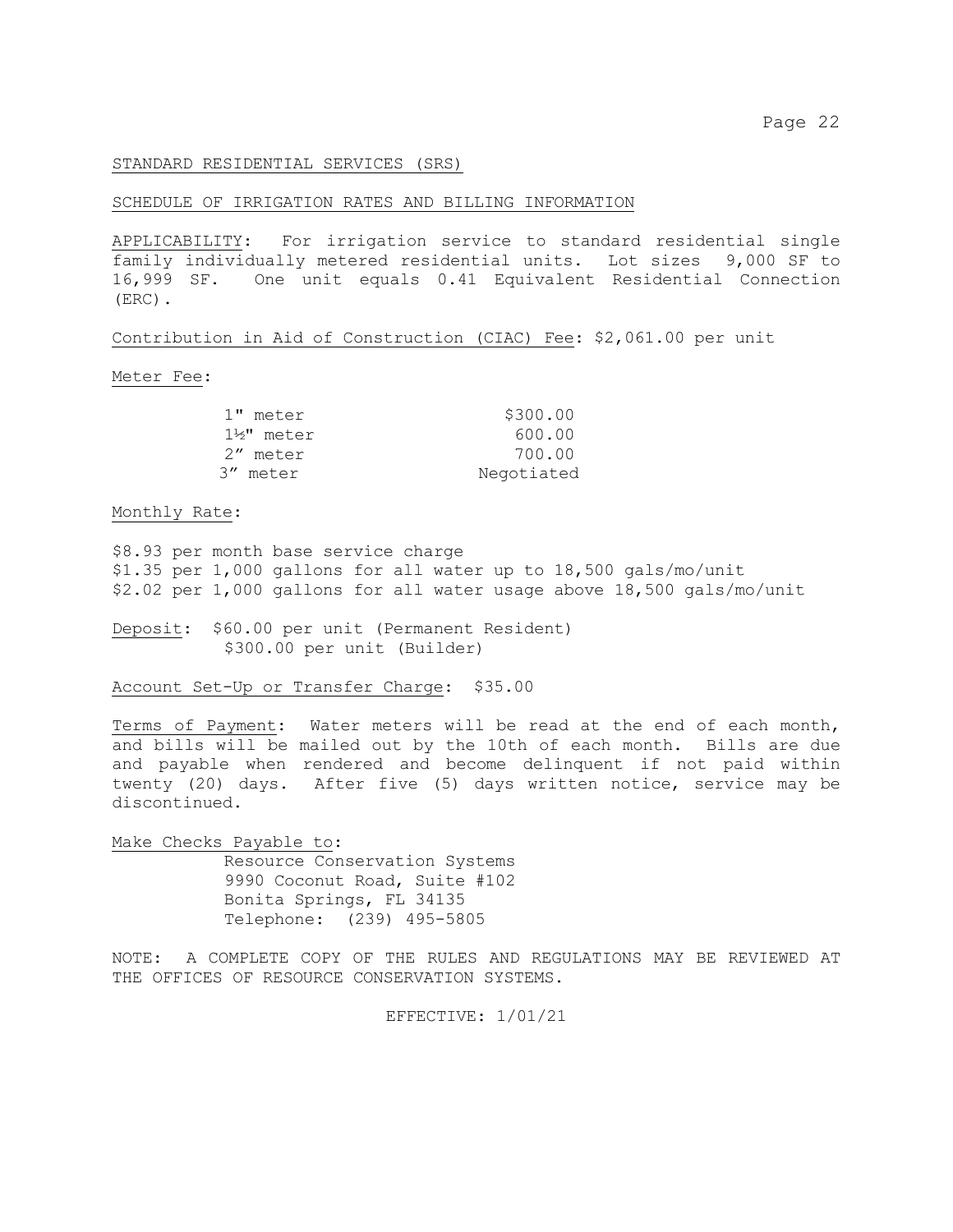## CLUSTER RESIDENTIAL (CRS)

## SCHEDULE OF IRRIGATION RATES AND BILLING INFORMATION

APPLICABILITY: For irrigation service to individually metered and master metered patio homes, cluster single family and duplex units. Typically, these units would be individually metered for potable water and sanitary sewer service. Lot sizes less than 9,000 S.F. One unit equals 0.34 Equivalent Residential Connection (ERC).

Contribution in Aid of Construction (CIAC) Fee: \$1,471.00 per unit

Meter Fee:

| 1" meter  | \$300.00   |
|-----------|------------|
| 1½" meter | 600.00     |
| 2" meter  | 700.00     |
| 3" meter  | Negotiated |

Monthly Rate:

\$7.41 per month per unit base service charge \$1.35 per 1,000 gallons for all water up to 15,300 gals/mo/unit \$2.02 per 1,000 gallons for all water usage above 15,300 gals/mo/unit

Deposit: \$20.00 per unit (Master Meter) \$60.00 per unit (Single Meter)

Account Set-Up or Transfer Charge: \$35.00

Terms of Payment: Water meters will be read at the end of each month, and bills will be mailed out by the 10th of each month. Bills are due and payable when rendered and become delinquent if not paid within twenty (20) days. After five (5) days written notice, service may be discontinued.

Make Checks Payable to: Resource Conservation Systems 9990 Coconut Road, Suite #102 Bonita Springs, FL 34135 Telephone: (239) 495-5805

NOTE: A COMPLETE COPY OF THE RULES AND REGULATIONS MAY BE REVIEWED AT THE OFFICES OF RESOURCE CONSERVATION SYSTEMS. EFFECTIVE: 1/01/21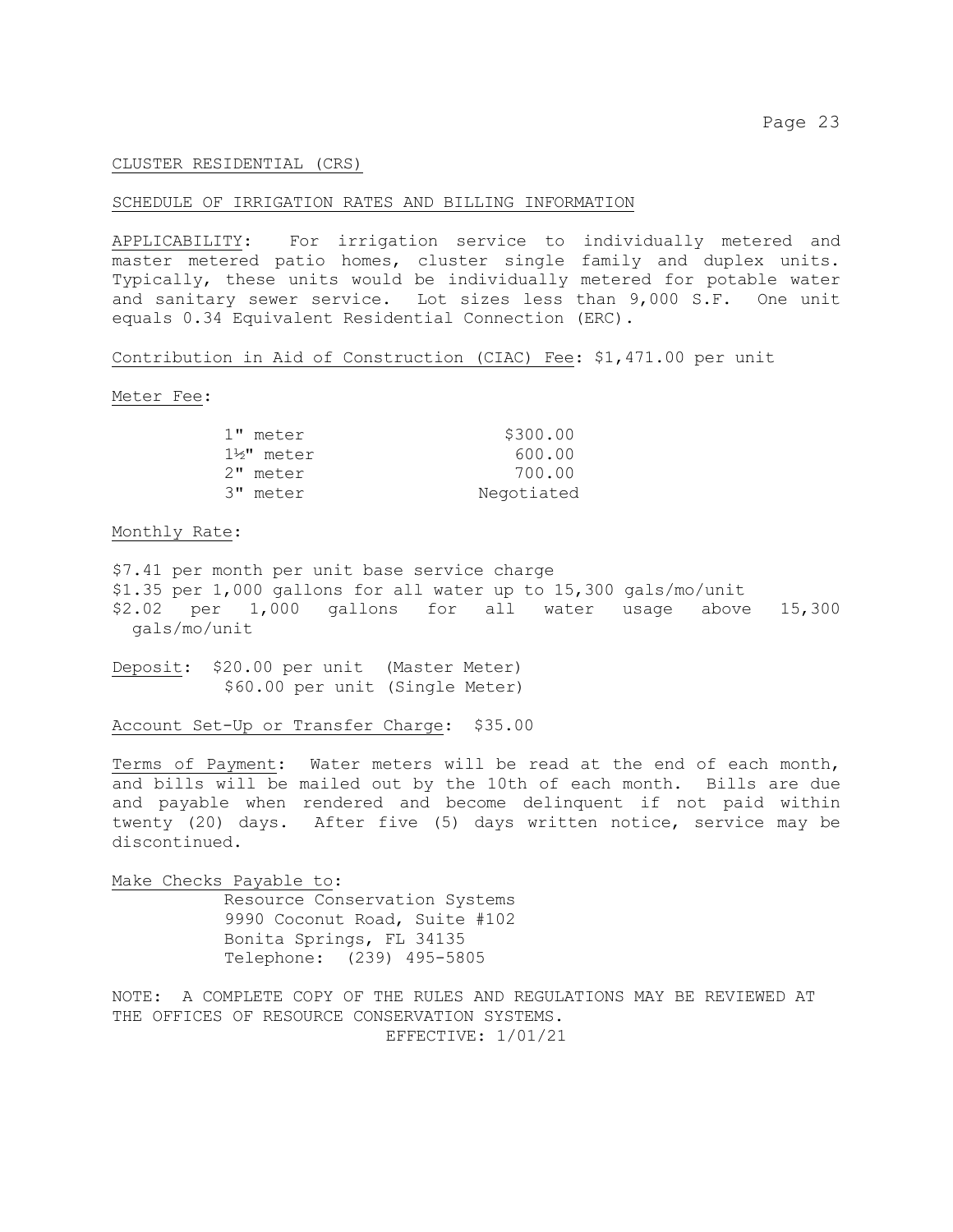#### MULTI-RESIDENTIAL SERVICE <12Units

#### SCHEDULE OF IRRIGATION RATES AND BILLING INFORMATION

APPLICABILITY: For irrigation service to all master-metered multifamily residential customers including condominiums and apartments. One unit equals 0.14 Equivalent Residential Connection (ERC).

Contribution in Aid of Construction (CIAC) Fee: \$538.00 per unit

#### Meter Fee:

| 1" meter  | \$300.00   |
|-----------|------------|
| 1½" meter | 600.00     |
| 2" meter  | 700.00     |
| 3" meter  | Negotiated |
| 4" meter  | Negotiated |

Monthly Rate:

\$3.05 per month base service charge per unit \$1.35 per 1,000 gallons for all water up to 6,300 gals/mo./unit \$2.02 per 1,000 gallons for all water usage above 6,300 gals/mo./unit

Deposit: \$20.00 per unit

Account Set-Up or Transfer Charge: \$35.00

Terms of Payment: Water meters will be read at the end of each month, and bills will be mailed out by the 10th of each month. Bills are due and payable when rendered and become delinquent if not paid within twenty (20) days. After five (5) days written notice, service may be discontinued.

## Make Checks Payable to:

Resource Conservation Systems 9990 Coconut Road, Suite #102 Bonita Springs, Florida 34135 Telephone: (239) 495-5805

NOTE: A COMPLETE COPY OF THE RULES AND REGULATIONS MAY BE REVIEWED AT THE OFFICES OF RESOURCE CONSERVATION SYSTEMS. EFFECTIVE: 1/01/21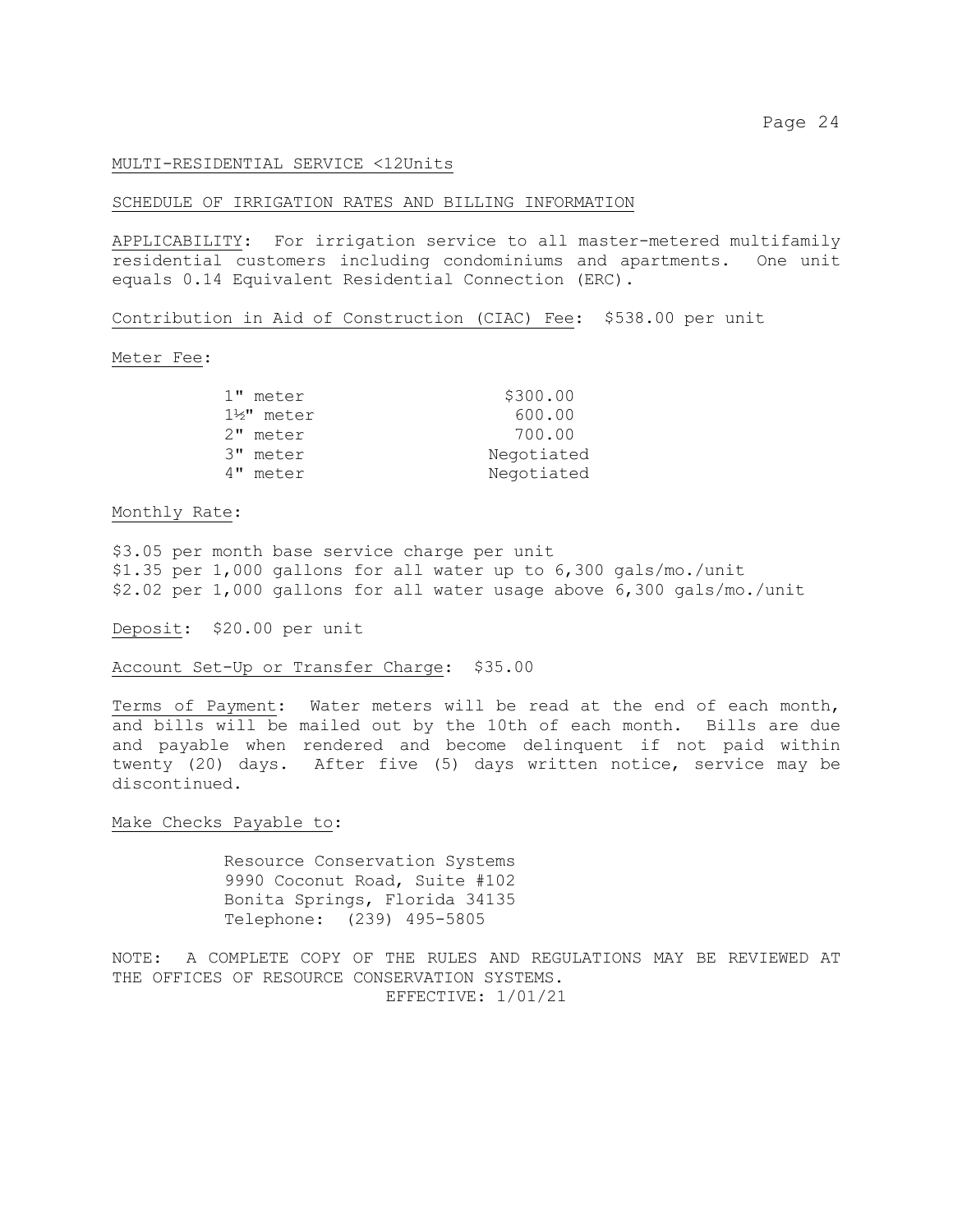#### MULTI-RESIDENTIAL SERVICE (HRS>12 units per irrigated acre)

## SCHEDULE OF IRRIGATION RATES AND BILLING INFORMATION

APPLICABILITY: For irrigation service to all master-metered High rise residential customers. One unit equals 0.06 Equivalent Residential Connection (ERC).

Contribution in Aid of Constructions (CIAC) Fee: \$269.00 per unit

#### Meter Fee:

| 1" meter                | \$300.00   |
|-------------------------|------------|
| $1 \frac{1}{2}$ " meter | 600.00     |
| 2" meter                | 700.00     |
| 3" meter                | Negotiated |
| 4" meter                | Negotiated |
|                         |            |

## Monthly Rate:

\$1.31 per month base service charge per unit \$1.35 per 1,000 gallons for all water up to 2,700 gals/mo./unit \$2.02 per 1,000 gallons for all water usage above 2,700 gals/mo./unit

Deposit: \$ 10.00 per unit

Account Set-Up or Transfer Charge: \$35.00

Terms of Payment: Water meters will be read at the end of each month, and bills will be mailed out by the  $10<sup>th</sup>$  of each month. Bills are due and payable when rendered and become delinquent if not paid within twenty (20) days. After five (5) days written notice, service may be discontinued.

#### Make Checks Payable to:

Resource Conservation Systems 9990 Coconut Road, Suite #102 Bonita Springs, FL 34135 Telephone: (239) 495-5805

NOTE: A COMPLETE COPY OF THE RULES AND REGULATIONS MAY BE REVIEWED AT THE OFFICES OF RESOURCE CONSERVATION SYSTEMS.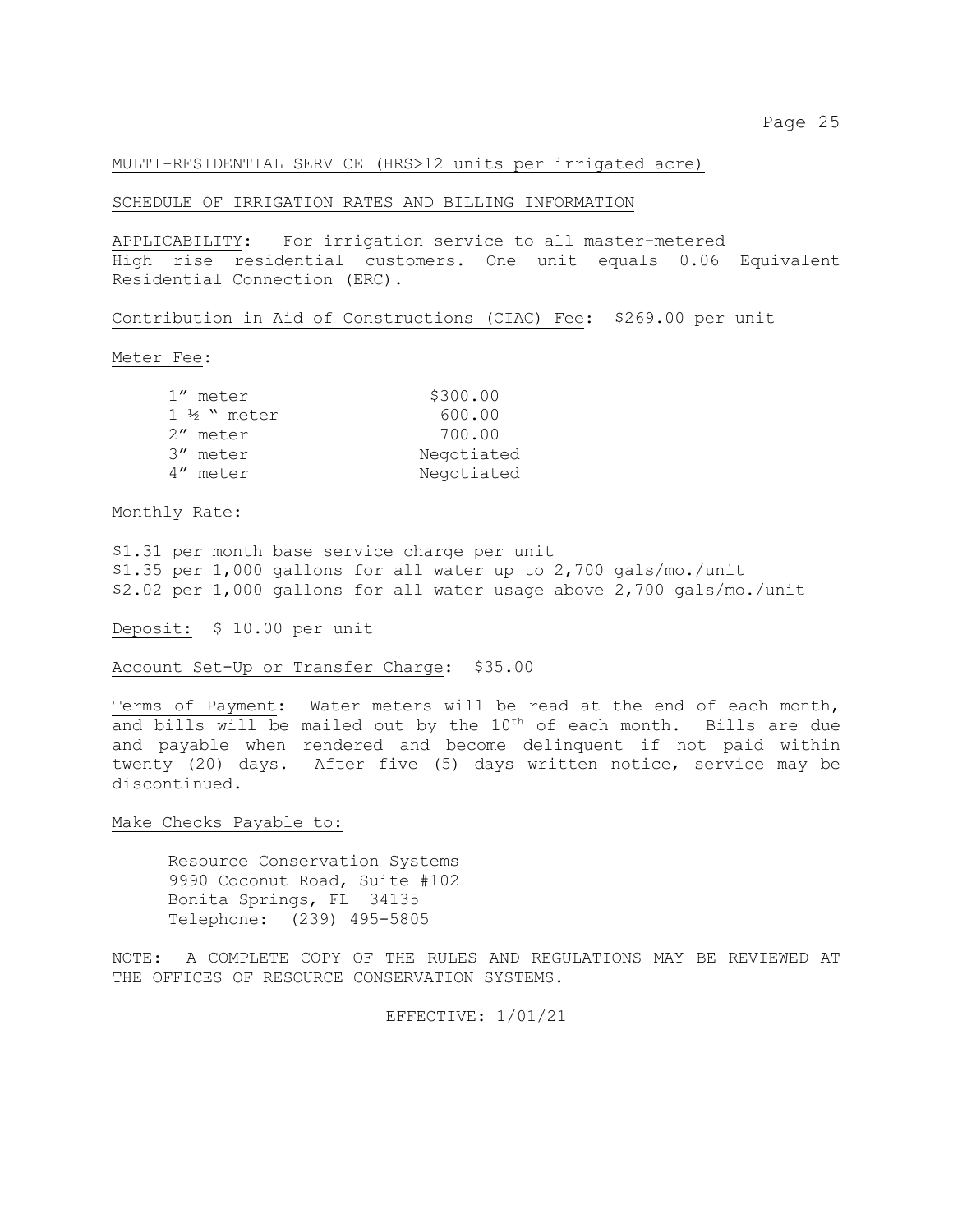## PROPERTY OWNERS ASSOCIATION (POA)

## SCHEDULE OF IRRIGATION RATES AND BILLING INFORMATION

APPLICABILITY: For irrigation service to all individually metered common properties maintained by Property Owner's Associations, with no dwelling units involved. Equivalent unit is based on 1 ERC.

#### CIAC and Meter Fee:

| Meter Size             | Equiv. Unit (ERC) | CIAC Fee   | Meter Fee             | Deposit |
|------------------------|-------------------|------------|-----------------------|---------|
| 1" meter               | 0.39              | \$1,716.00 | \$300.00              | \$40.00 |
| $1\frac{1}{2}$ " meter | 2.24              | 5,148.00   | 600.00                | 125.00  |
| 2" meter               | 5.54              | 10,296.00  | 700.00                | 250.00  |
| 3" meter               | 8.31              | 15,444.00  | Negotiated Negotiated |         |

## Monthly Rate:

\$21.78 per month base service charge per ERC \$1.35 per 1,000 gallons for all water up to 45,000 gals/month/ERC \$2.02 per 1,000 gallons for all water usage above 45,000 gals/month/ERC. (Multiple meters will be averaged to calculate excess usage).

#### Account Set up or Transfer Charge: \$35.00

Terms of Payment: Water meters will be read at the end of each month, and bills will be mailed out by the 10th of each month. Bills are due and payable when rendered and become delinquent if not paid within twenty (20) days. After five (5) days written notice, service may be discontinued.

#### Make Checks Payable to:

 Resource Conservation Systems 9990 Coconut Road, Suite #102 Bonita Springs, FL 34135 Telephone: (239) 495-5805

NOTE: A COMPLETE COPY OF THE RULES AND REGULATIONS MAY BE REVIEWED AT THE OFFICES OF RESOURCE CONSERVATRION SYSTEMS.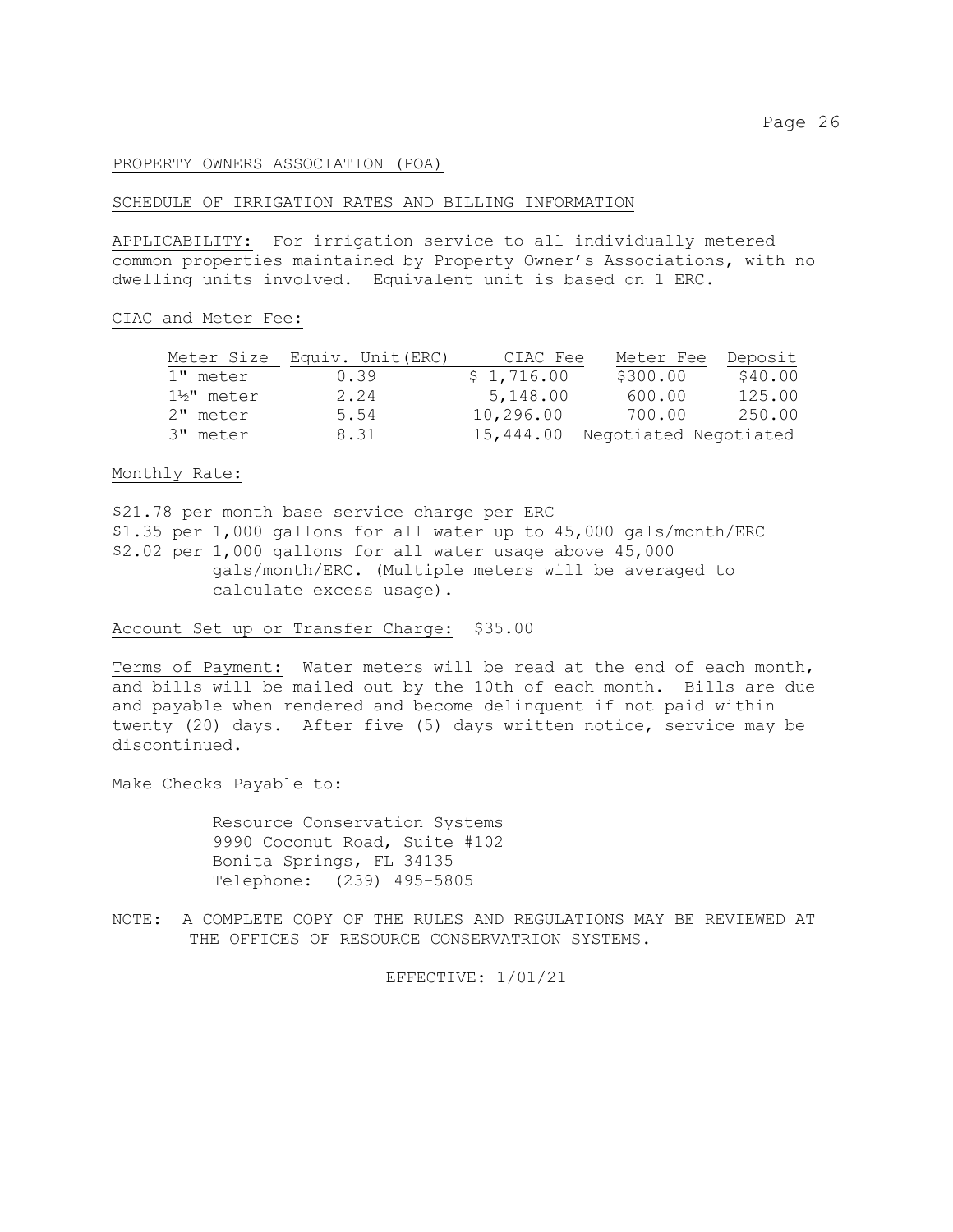## GOLF COURSE BULK SERVICE

## SCHEDULE OF IRRIGATION RATES AND BILLING INFORMATION

APPLICABILITY: For Golf Course bulk irrigation service.

## Meter Fee:

Negotiated/Contracted

## Monthly Rate:

Terms of Payment: Water meters will be read at the end of each month, and bills will be mailed out by the 10th of each month. Bills are due and payable when rendered and become delinquent if not paid within twenty (20) days. After five (5) days written notice, service may be discontinued.

## Make Checks Payable to:

 Resource Conservation Systems 9990 Coconut Road, Suite #102 Bonita Springs, FL 34135 Telephone: (239) 495-5805

NOTE: A COMPLETE COPY OF THE RULES AND REGULATIONS MAY BE REVIEWED AT THE OFFICES OF RESOURCE CONSERVATION SYSTEMS.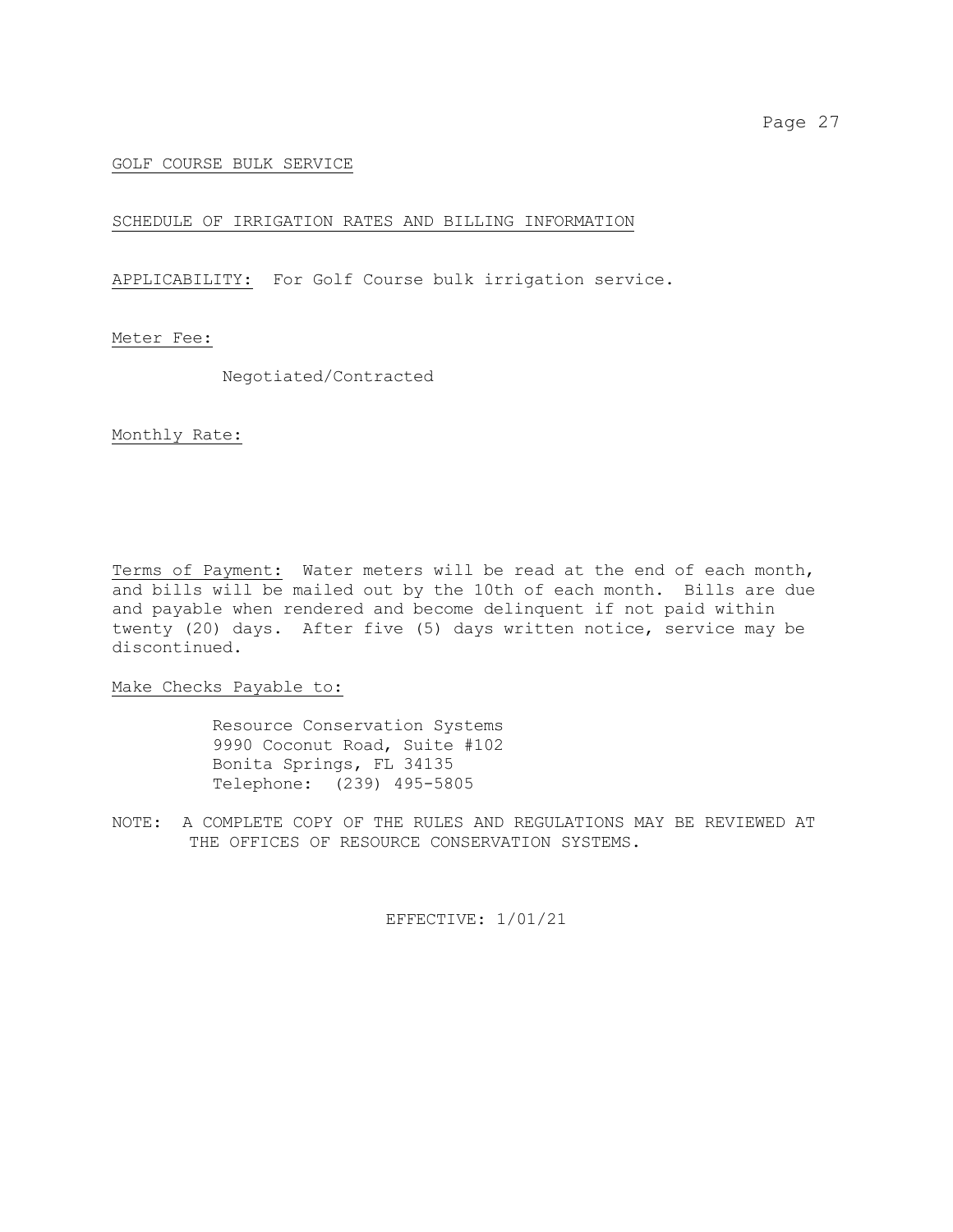RESOURCE CONSERVATION SYSTEMS

## INDEX OF STANDARD FORMS

Bulk Water Irrigation Agreement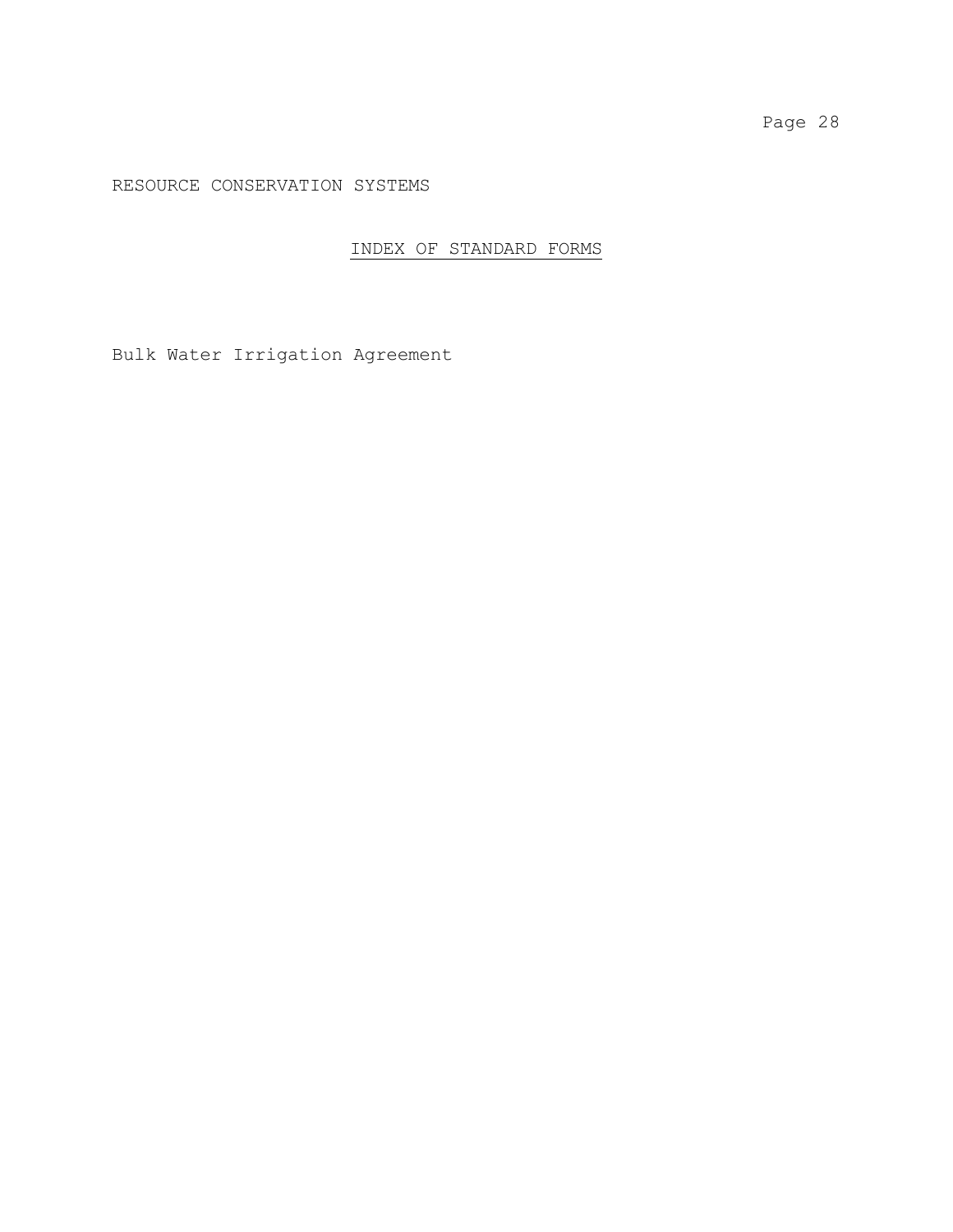Page 29

## **BULK IRRIGATION WATER AGREEMENT**

| THIS  | AGREEMENT is made and entered into as of this                   |     |         |              |  |              |
|-------|-----------------------------------------------------------------|-----|---------|--------------|--|--------------|
|       |                                                                 |     |         |              |  |              |
|       | Resource Conservation Systems, LLC, a Florida limited liability |     |         |              |  |              |
|       | company, whose address is 9990 Coconut Rd, Suite 102, Bonita    |     |         |              |  |              |
|       | Springs, Florida 34135 (hereinafter "RCS") and                  |     |         |              |  |              |
|       |                                                                 | , a |         |              |  |              |
| whose |                                                                 |     | address |              |  | is           |
|       |                                                                 |     |         | (hereinafter |  | $\mathbf{v}$ |

 $\sqrt{''}$ ).

WHEREAS, Customer owns golf courses within the development known as \_\_\_\_\_\_\_\_\_\_\_\_\_\_\_\_\_\_\_\_\_\_\_\_\_\_\_\_\_\_\_\_\_\_\_\_\_ and is responsible for providing irrigation of the golf course and golf course properties; and ,

WHEREAS, Customer and RCS are desirous of entering into an agreement for the continued provision of bulk water to be used for irrigation purposes; and,

WHEREAS, Customer recognizes and agrees to abide by all existing RCS Rules and Regulations and any amendments thereto by the signing of this Agreement. Rules and Regulations are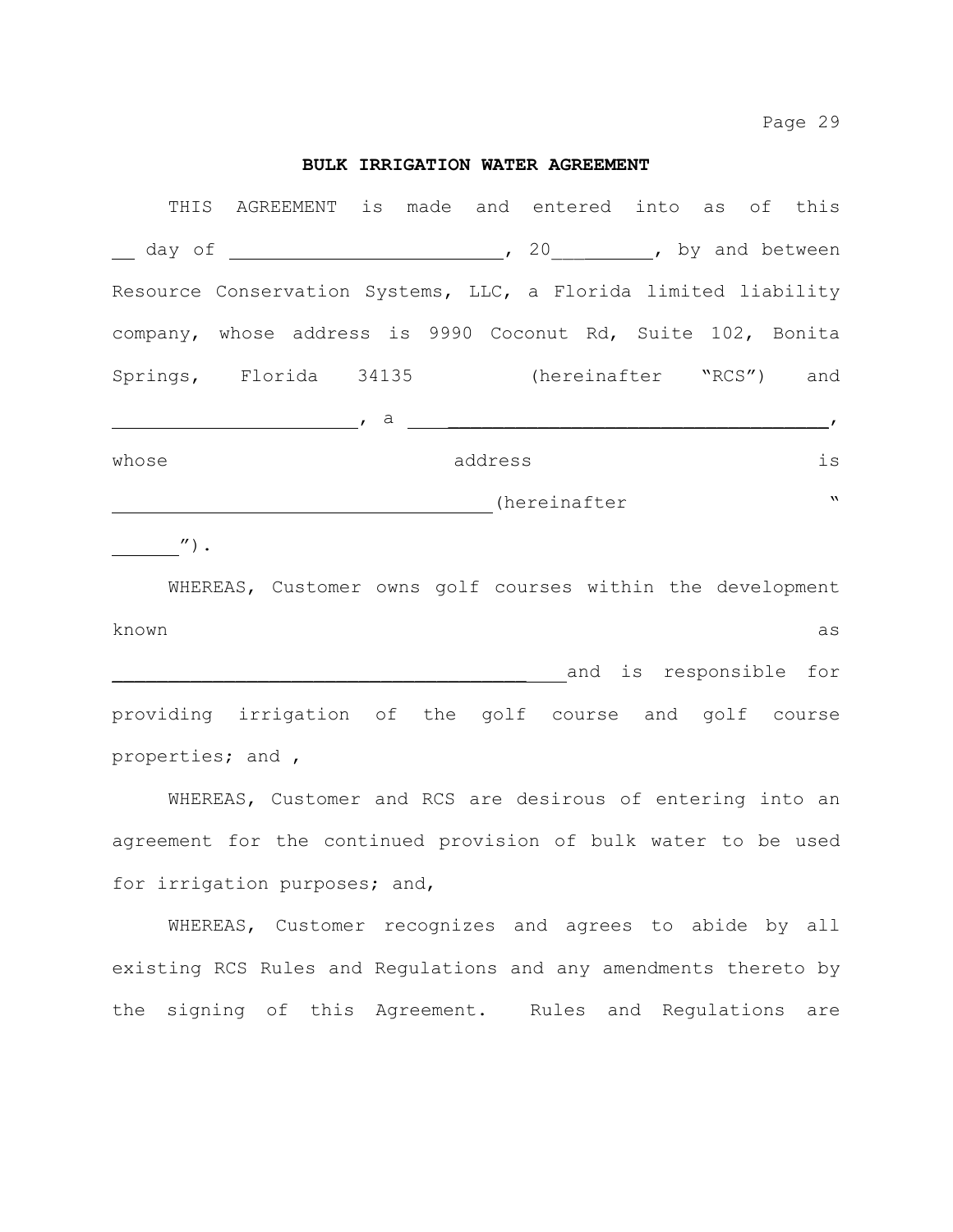available upon request. A current copy of the RCS Rules and Regulations is available upon written request from RCS.

WHEREAS, RCS provides bulk irrigation water to  $and,$ 

WHEREAS, RCS has the required Florida Department of Environmental (FDEP) and South Florida Water Management District (SFWMD) permits allowing it to utilize a combination of reclaimed water and supplemental ground water for a public access landscape irrigation system; and,

WHEREAS, RCS has the necessary easements permitting the placement of a delivery system for use in providing bulk irrigation water; and,

WHERAS, RCS is exempt from current SFWMD 12-month irrigation rules wherein reclaimed water is used for irrigation purposes;

WHEREAS, RCS has an exclusive 30-year rolling contract with Bonita Springs Utilities (BSU) for all the reclaimed water treated at the BSU Wastewater Reclamation Facilities that has a design capacity of eleven (11) million gallons per day; and

WHEREAS, Customer desires to obtain irrigation water from RCS and take advantage of benefits derived from RCS's permits.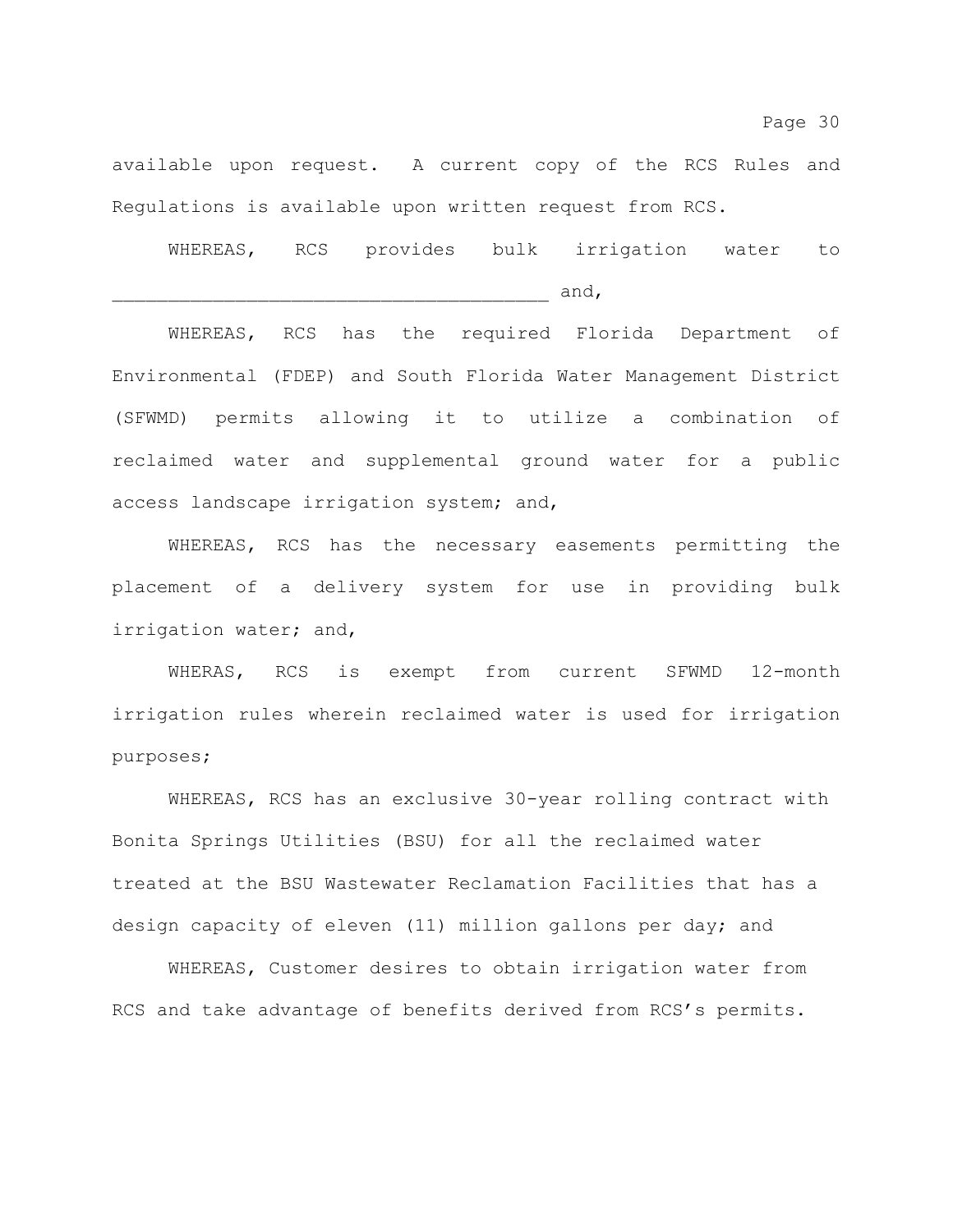NOW, THEREFORE in consideration of the payment of ten dollars (\$10.00) and other valuable consideration, the receipt and sufficiency of which is hereby acknowledged, the parties hereto agree as follows:

1. RCS hereby agrees to provide bulk water for irrigation to Customer at a point of delivery established as described herein. RCS will maintain sufficient amounts of water to provide Customer with adequate supplies of water, however, Customer acknowledges that due to reasons beyond the control of RCS, there may be occasions when RCS will not always be able to meet the desired demand for water. Such occasions include but are not limited to, SFWMD water restrictions during a declared drought causing a reduction in available supplies, power failures, unexpected equipment failures, BSU Operation and Maintenance failures and emergencies, reclaimed water noncompliance, line breaks (i.e., unplanned system failures) and similar acts beyond the control of RCS which may deter RCS's ability to maintain sufficient amounts of water.

2. RCS does not in any way represent that the quality of the irrigation water meets State drinking water standards or is suitable for use as construction water. The irrigation water is to be used for landscape irrigation purposes only. RCS is not responsible for discoloration, spotting or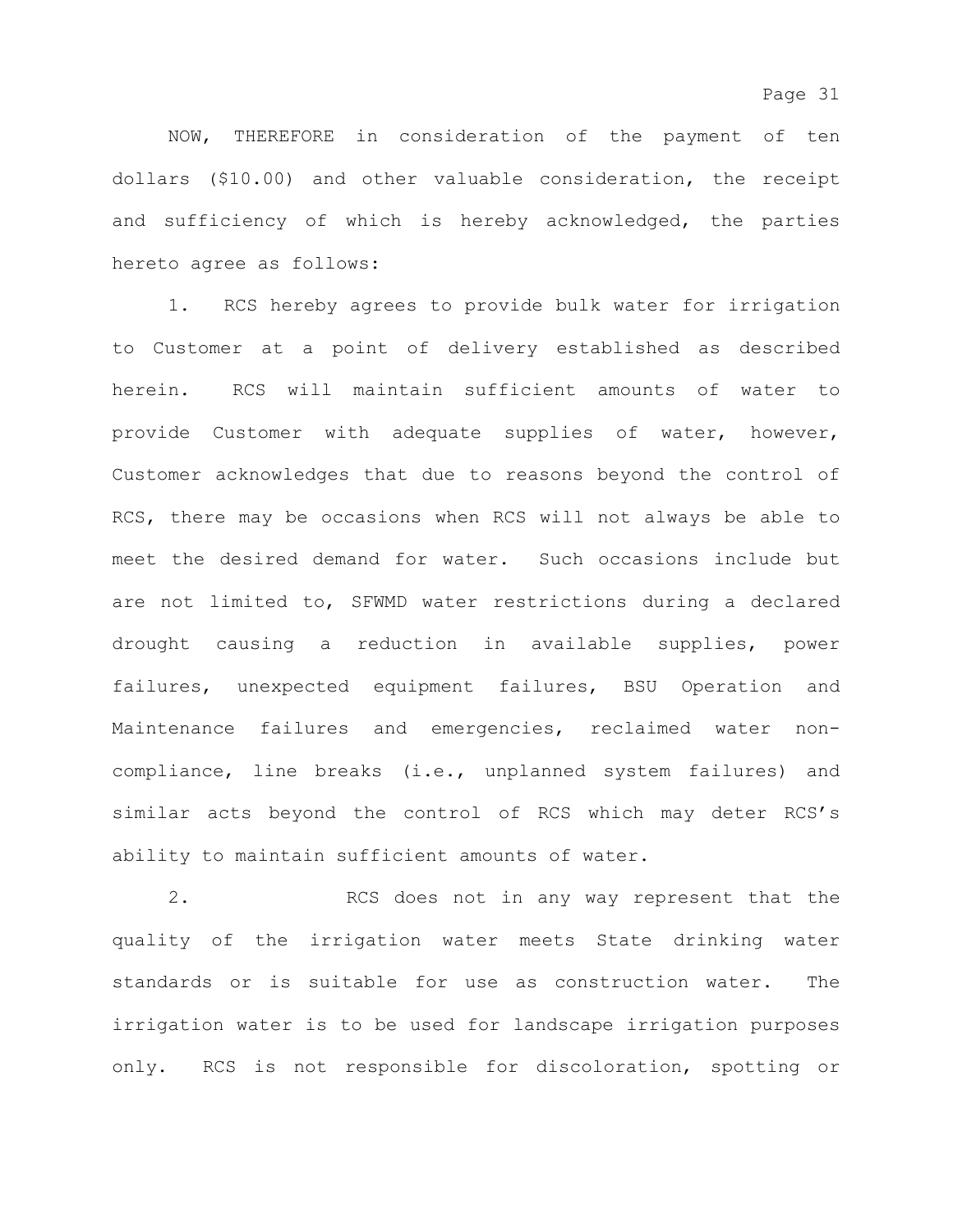rusting of Customer's property nor is RCS responsible for any damage that may be caused to any property as a result of Customers' use of water supplied by RCS for irrigation. It shall be the Customers' responsibility to design and install the golf course irrigation system to avoid spray onto homes, driveways, walks, automobiles, or other property and Customer shall solely be responsible for any damages to any property caused by the irrigation.

3. Customer hereby agrees to accept bulk water for irrigation at a point as described herein.

4. RCS will install, operate and maintain production, operational storage (i.e. lakes/ponds owned by RCS), provide wet weather storage, and transmission facilities to deliver bulk water for irrigation to Customer. The Customer shall be responsible for installing and maintaining all facilities necessary for the irrigation system at the Customer's pump station. The irrigation system shall be installed and maintained to be consistent and compatible with the engineering specifications of the transmission facilities of RCS. Metering is provided by the customer at their pump station for billing and reporting purposes. On or about once per year RCS will verify the meter for accuracy and it is the Customer's responsibility to calibrate the meter in accordance with Water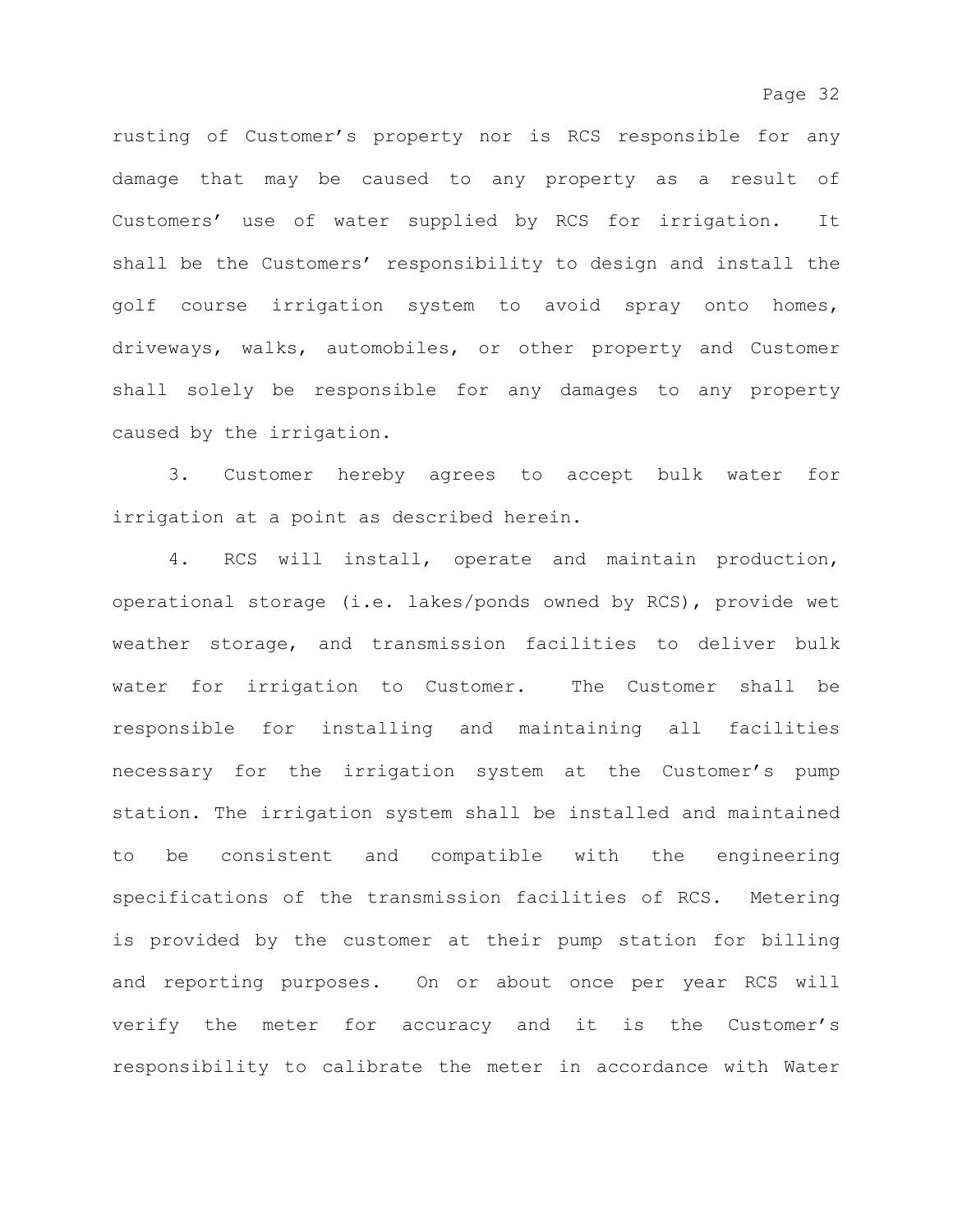District specified tolerances. Customer shall provide RCS 24 hour access to its golf pump station(s) located at:  $\bot$ 

5. The point of delivery shall be located at a point adjacent to the property of Customer and shall be sited in a manner that is most economical and efficient to the facilities of RCS. Should Customer not agree to the point most efficient to RCS, then the point may be located at a different location as agreed to by the parties but the costs of such relocation shall be borne by the Customer.

6. Customer will provide such easements as are necessary for the establishment of the delivery point. Further, Customer shall permit RCS access to the point of delivery at any time for the purpose of maintenance, inspection or meter checking. RCS will continue to have access to the storage lake and the fill lake (if they are not one and the same), and nothing herein is intended nor shall it be construed as affecting any easement which RCS may have with respect to such facilities. Customer shall not have authority to impose any fees or restrictions on the use of such easements, however, RCS will be responsible for maintaining all facilities located in or on any such easement in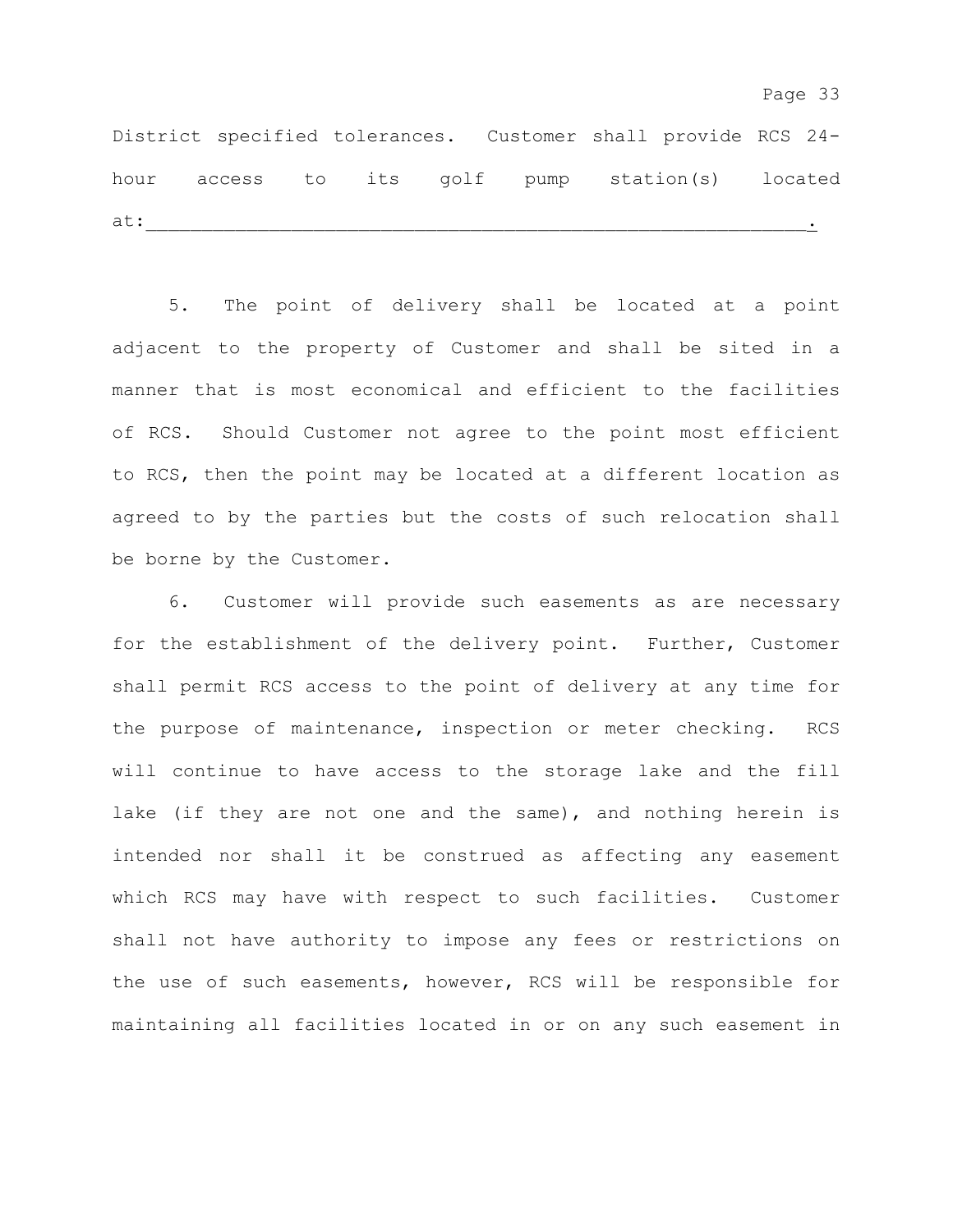a manner which will not obstruct or interfere with the use of the property as a golf course.

7. RCS will obtain and maintain in force all permits, licenses and certificates as may be required from local, state and federal agencies for the purposes of drawing water from any source. This may include but is not limited to reclaimed water, ground water and surface water from adjacent lakes. Customer will not object to any application for a new or renewed permit which RCS may need nor will Customer apply for, endorse or support any other Bulk Irrigation Water Provider's application for a permit which would be required to draw water from any source in order to provide bulk water to Customer.

8. Except as agreed to herein, RCS shall provide bulk irrigation **water** water to at rates, terms and conditions contained in RCS Rules and Regulations. The Bulk Rate is the same for all golf course customers. Customer agrees to pay for service as provided for in such Rules and Regulations and recognizes that such Rules and Regulations are subject to change. RCS shall bill the Customer on a monthly basis for the actual metered number of gallons of Irrigation Water provided to Customer by RCS. Payment shall be made to RCS within 30 days following receipt of the bill. RCS shall have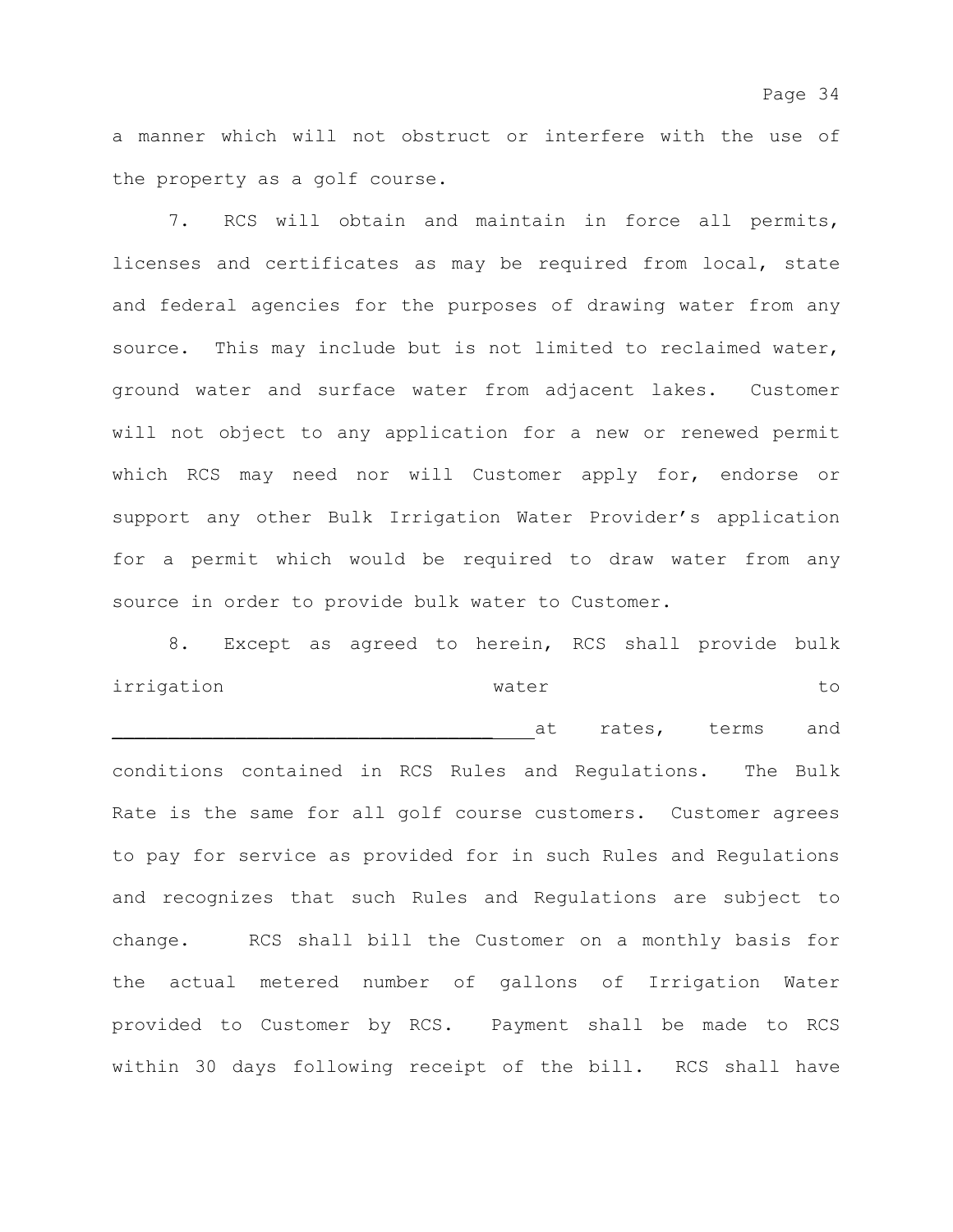the right to discontinue service for nonpayment of charges, to charge interest and penalties on any unpaid balances, to place a lien on the property, and all other legal remedies allowed under the law.

9. Customer acknowledges that RCS utilizes treated effluent from Bonita Springs Utilities (BSU) East and West Reclamation Facilities for irrigation purposes. Customer shall comply with all applicable government regulations and requirements, including, but not limited to, Chapter 62-610, Florida Administrative Code, and all Regulatory Permits as such regulations and permits may be amended from time to time.

10. Customer acknowledges that RCS will conduct regular maintenance on its system from time to time and that water may be unavailable or available on a limited basis during these periods. RCS will try to provide at least five (5) days notice when routine maintenance will be performed.

11. This Agreement shall remain in effect for 30 years and shall renew automatically for 10 years unless terminated by both parties. During the term of this Agreement RCS shall have the exclusive authority to provide bulk water for irrigation to Customer. This Agreement may be terminated by RCS in accordance with its Rules and Regulations, for failure of Customer to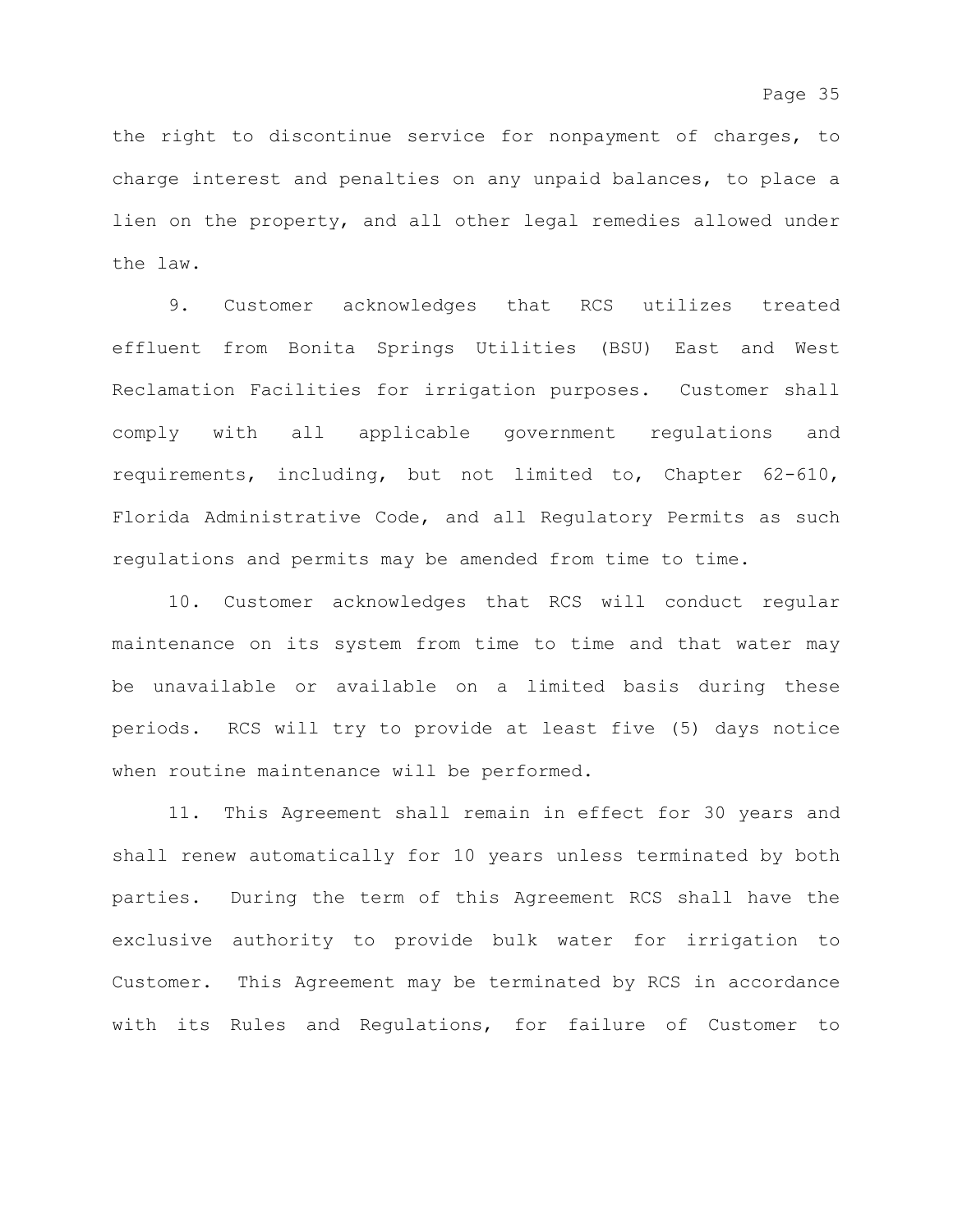settle in full its indebtedness to RCS or for other violation of the Rules and Regulations.

12. This Agreement may not be amended or modified except upon written agreement of both parties, provided however, the Rules and Regulations of RCS may be modified from time to time without consent of the Customer.

13. In the event of material breach by either party of its duties and obligations hereunder, the non-defaulting party shall be entitled to exercise all remedies at law or in equity, including, but not limited to, specific performance, in order to enforce the terms and provisions of this Agreement and recover any damages resulting from the breach thereof

14. The parties agree that at any time after the execution hereof, they will, upon the request of the other party, execute and deliver such other documents and further assurances as may be reasonably required by such other party in order to carry out the intent of the Agreement.

15. The provisions of the Agreement shall at all times be subject to the exercise of lawful regulatory authority.

16. Until further written notice by either party, all notices provided for herein shall be in writing and transmitted by messenger or by certified mail, and shall be addressed as follows: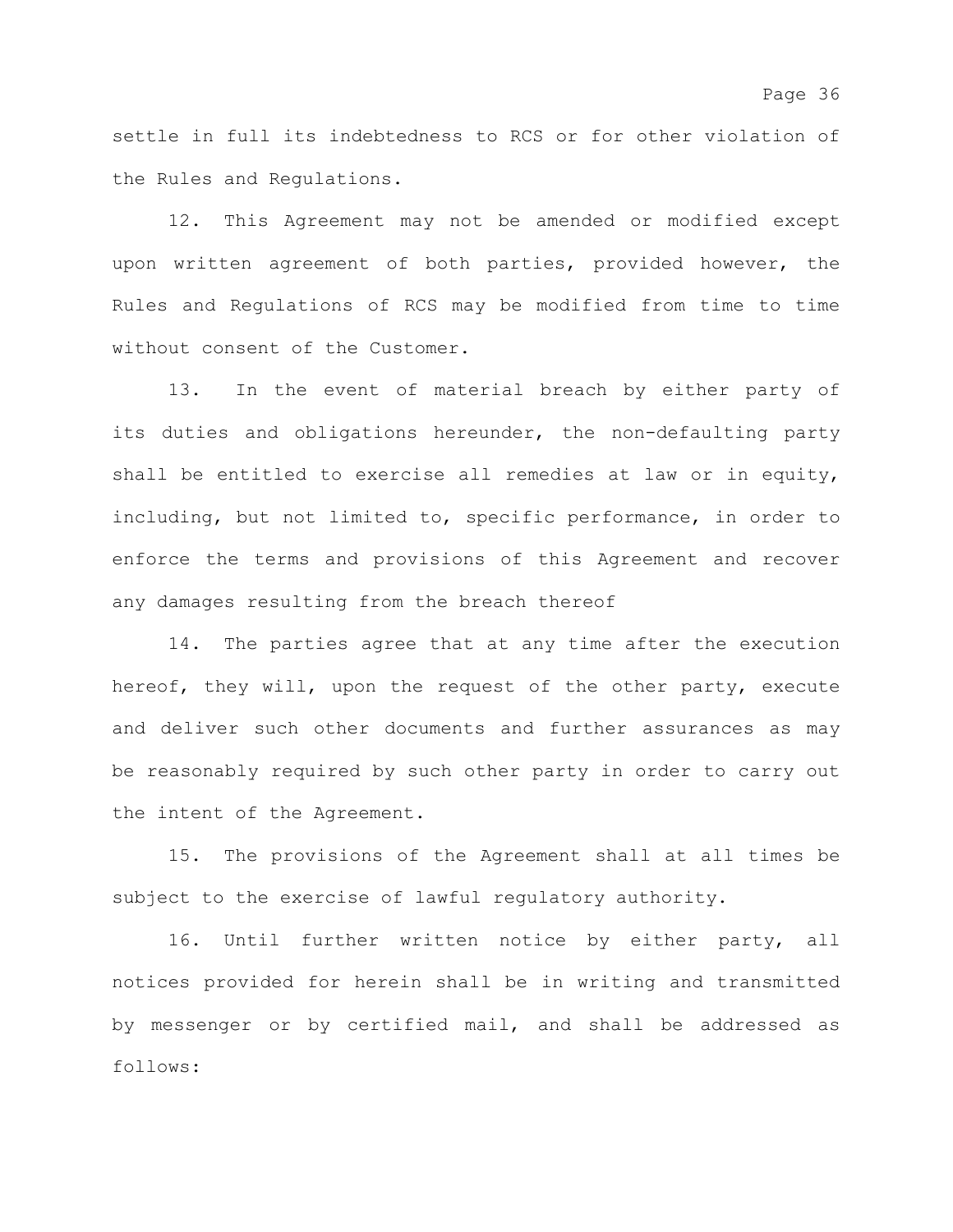Customer:

RCS: RCS General Manager, 9990 Coconut Road, Suite 102, Bonita Springs, Florida 34135

All notices provided for herein shall be deemed to have been duly given upon the delivery thereof by hand to the appropriate address as evidenced by a signed receipt for same, or by the receipt of certified, return receipt, mail or by courier service receipt therefore, evidencing delivery of such notice.

17. RCS shall not be responsible for any damages or injuries not within the control of RCS such as Acts of God such as droughts, storm, earthquakes, and land subsidence, strikes, lockouts or other industrial disturbances, acts of public enemy, wars, blockades, riots, acts of armed forces, delays by carriers, inability to obtain materials or rights-of-way, acts of public authority, regulatory agencies, or courts, or any other cause, whether the same kind is enumerated herein, not within the control of Customer or RCS, and which by the exercise of due diligence, RCS is unable to overcome, which prevents the performance of all or any specific part of this Agreement, such acts shall excuse performance of said part of this Agreement until such force majeure is abated or overcome.

18. This Agreement, and any Grant of Easement executed hereunder, shall be binding upon and inure to the benefit of the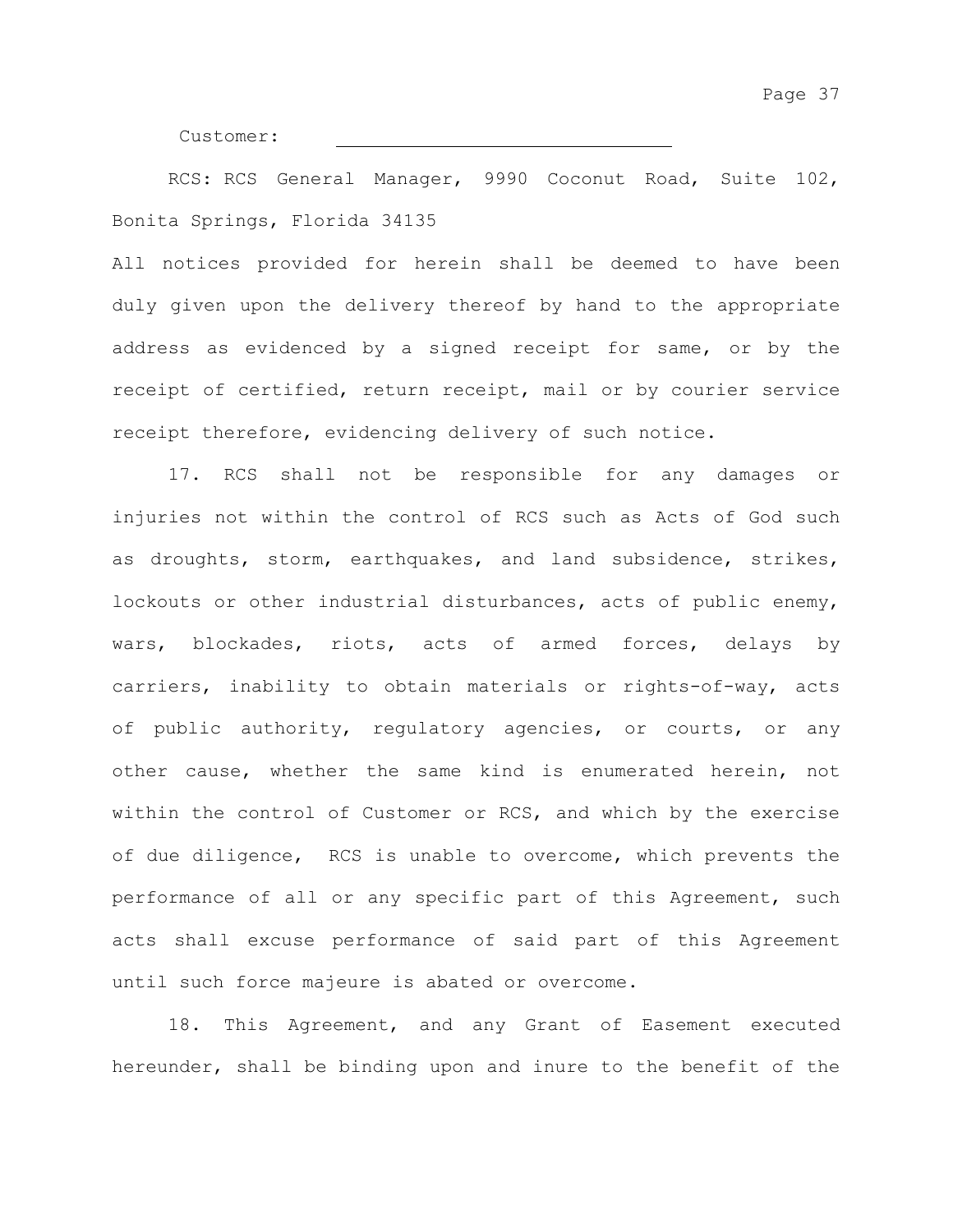parties hereto and their respective successors and assigns. Either party shall have the right to assign its rights, duties and obligations hereunder, following 60 days written notice to the other party, and acceptance in writing of all such rights, duties and obligations by the transferee or assignee.

19. This BULK IRRIGATION WATER AGREEMENT, and any amendments thereto, shall be recorded in the Public Records of \_\_\_\_\_\_\_\_\_\_\_\_\_\_\_\_\_\_\_ County, Florida, for the sole purpose of placing all owners or occupants of properties in \_\_\_\_\_\_\_\_\_\_\_\_\_\_\_\_\_\_\_\_\_\_\_\_\_\_\_\_ on notice of these provisions to the same extent and with the same force and effect as if said owners and occupants had joined in the execution of the BULK IRRIGATION WATER AGREEMENT. The cost of recording said AGREEMENT, and any amendments hereto, shall be borne by \_\_\_\_\_\_\_\_\_\_\_\_\_\_\_\_\_\_\_\_\_\_\_\_\_\_\_\_\_\_\_\_\_. The acquisition or occupancy of any portion of the property connected to or to be connected to the said Irrigation System shall be deemed conclusive evidence of the fact that said owners or occupants have consented to, become bound by and accepted the BULK IRRIGATION WATER AGREEMENT.

20. A waiver of any breach of any provision of this Agreement shall not constitute or operate as a waiver of any other breach of such provision or of any other provisions, nor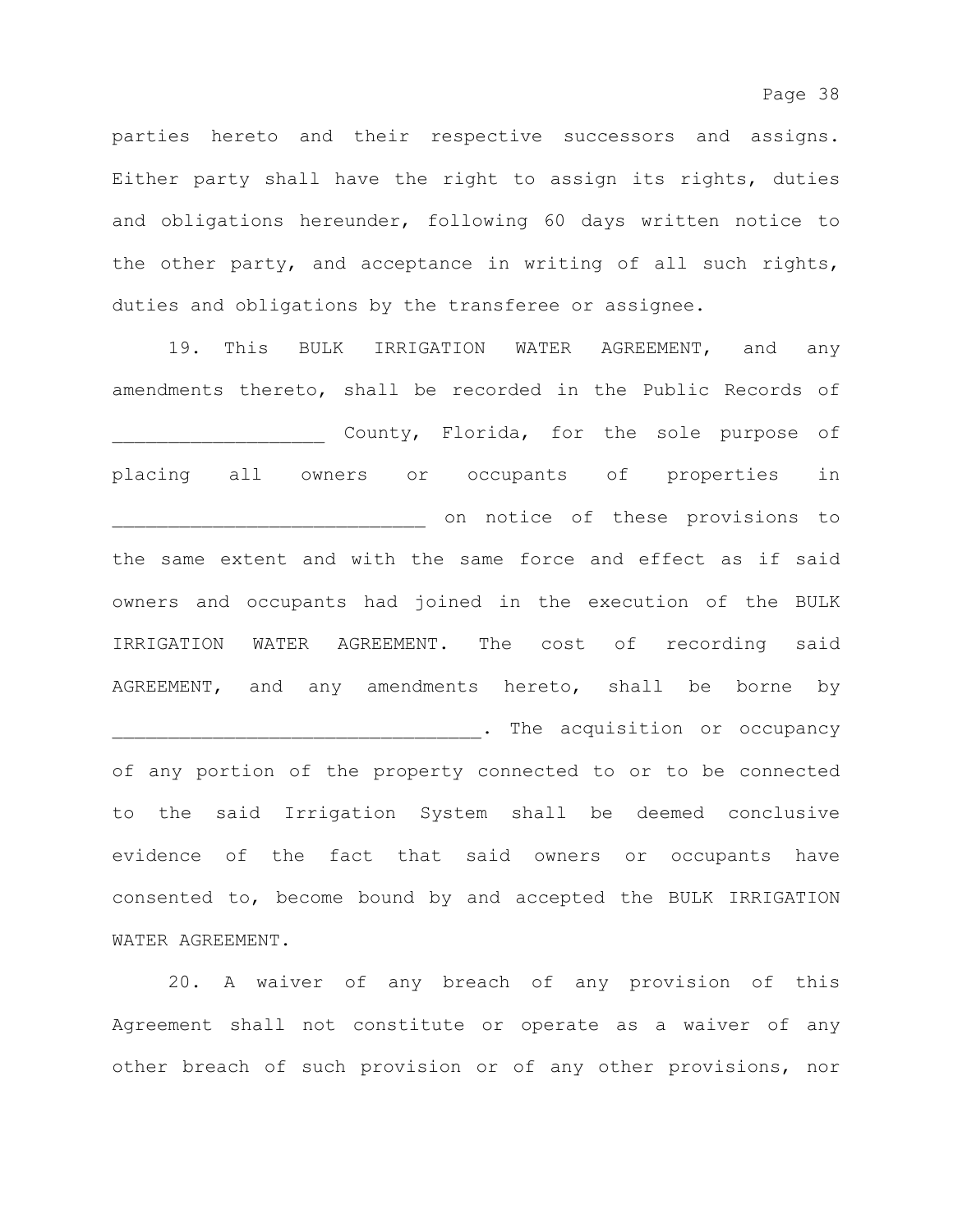shall any failure to enforce any provision hereof operate as a waiver of such provision or of any other provision.

21. This Agreement is entered into and is to be performed in the State of Florida. RCS and agree that the law of the State of Florida shall govern the rights, obligations, duties and liabilities of the parties to this Agreement and shall govern the interpretation of this Agreement. For purposes of this section, venue shall be in the County of \_\_\_\_\_\_\_\_\_\_\_\_\_\_\_\_\_\_\_\_\_\_, Florida.

22. All parties to this Agreement have been represented by their respective counsel. The parties hereto acknowledge having read this Agreement and discussed the terms of this Agreement with their respective counsel, and that approval and execution of this Agreement has been made freely and voluntarily with full knowledge of its legal effect.

23. The invalidity of one or more of the phrases, sentences, clauses or Sections contained in this Agreement shall not affect the validity of the remaining portions of the Agreement so long as the material purposes of this Agreement can be determined and effectuated.

26. All of the terms, conditions, provisions, and representations contained in this Agreement shall survive and transcend the execution and termination of this Agreement.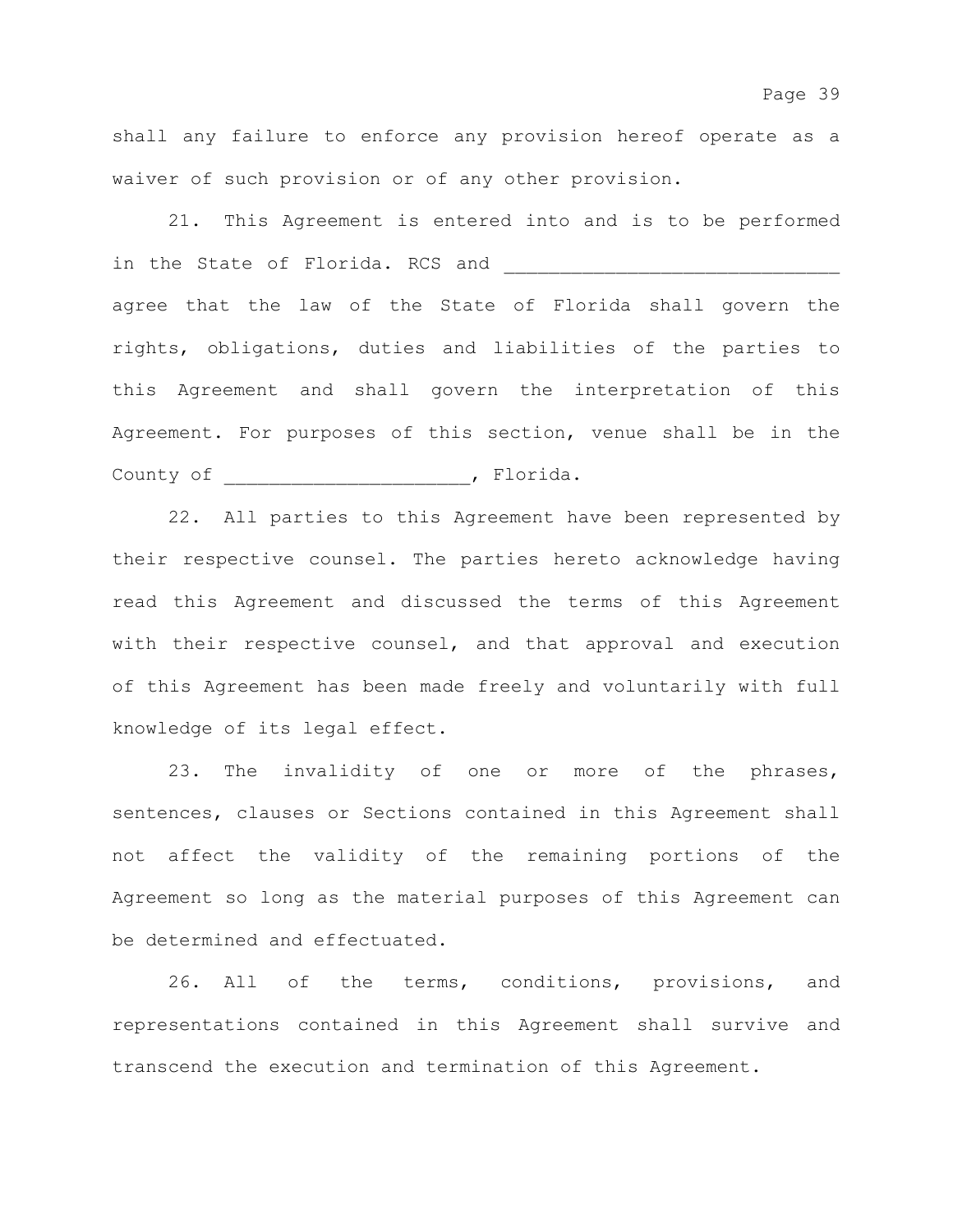| WITNESSES:<br>SYSTEMS, LLC                                            |     | RESOURCE |     |              |          | CONSERVATION          |  |
|-----------------------------------------------------------------------|-----|----------|-----|--------------|----------|-----------------------|--|
| Properties, Inc                                                       | By: |          |     |              |          | Resource Conservation |  |
| Sign Name                                                             |     |          |     |              |          | Its: Managing Member  |  |
| Type or Print Name                                                    |     | Its:     | By: | Printed Name |          |                       |  |
| Sign Name                                                             |     |          |     |              |          |                       |  |
| Type or Print Name                                                    |     |          |     |              |          |                       |  |
| STATE OF FLORIDA                                                      |     |          |     |              |          |                       |  |
| COUNTY OF                                                             |     |          |     |              |          |                       |  |
| Before me, the undersigned authority, this day personally<br>appeared |     |          |     |              |          |                       |  |
| $\frac{1}{2}$<br>$+\circ$ m                                           |     |          |     | $+\circ$     | $h \cap$ | $+ h \cap$            |  |

well known to me to be the of Resource Conservation Systems, LLC, a Florida corporation, and he acknowledged executing the foregoing instrument under authority duly vested in him by said corporation as such officer and for the uses and purposes therein expressed.

WITNESS my hand and official seal, this \_\_\_\_\_\_\_\_\_\_\_\_ day of  $\sim$  20  $\cdot$ 

Notary Public, State of Florida at

Large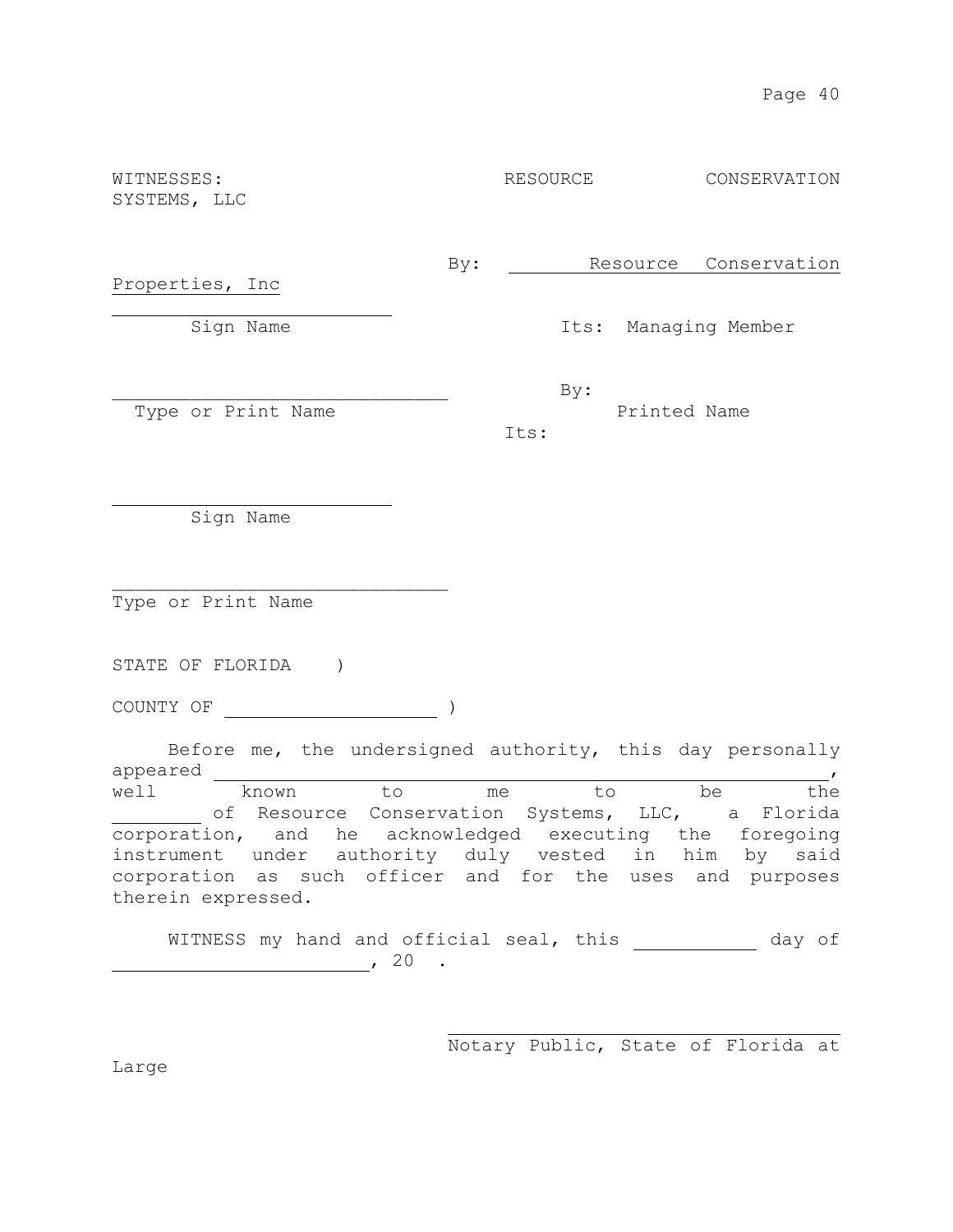Typed or printed name:

Commission expires:

WITNESSES: CUSTOMER

 $\mathbf{B} \mathbf{y}$ :

Sign Name

Type or Print Name

\_\_\_\_\_\_\_\_\_\_\_\_\_\_\_\_\_\_\_\_\_\_\_\_\_\_\_\_\_\_

Sign Name

Type or Print Name

STATE OF FLORIDA ) COUNTY OF )

Before me, the undersigned authority, this day personally appeared

 , well known to me to be the of , a Corporation, and he acknowledged executing the foregoing instrument under authority duly vested in him by said corporation as such officer and for the uses and purposes therein expressed.

WITNESS my hand and official seal, this will be an of ,  $20$  .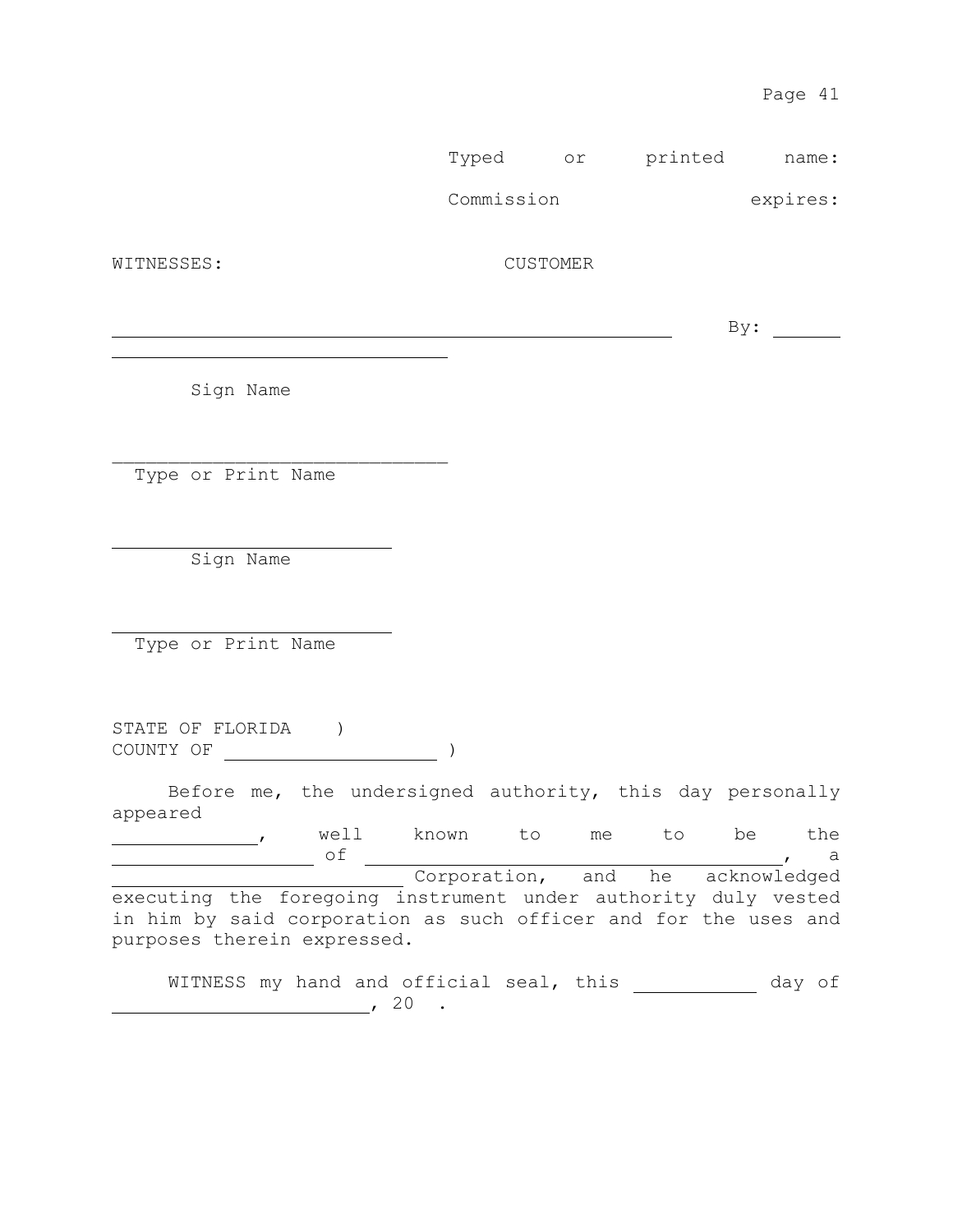Notary Public, State of Florida at Typed or printed name: Commission expires:

Large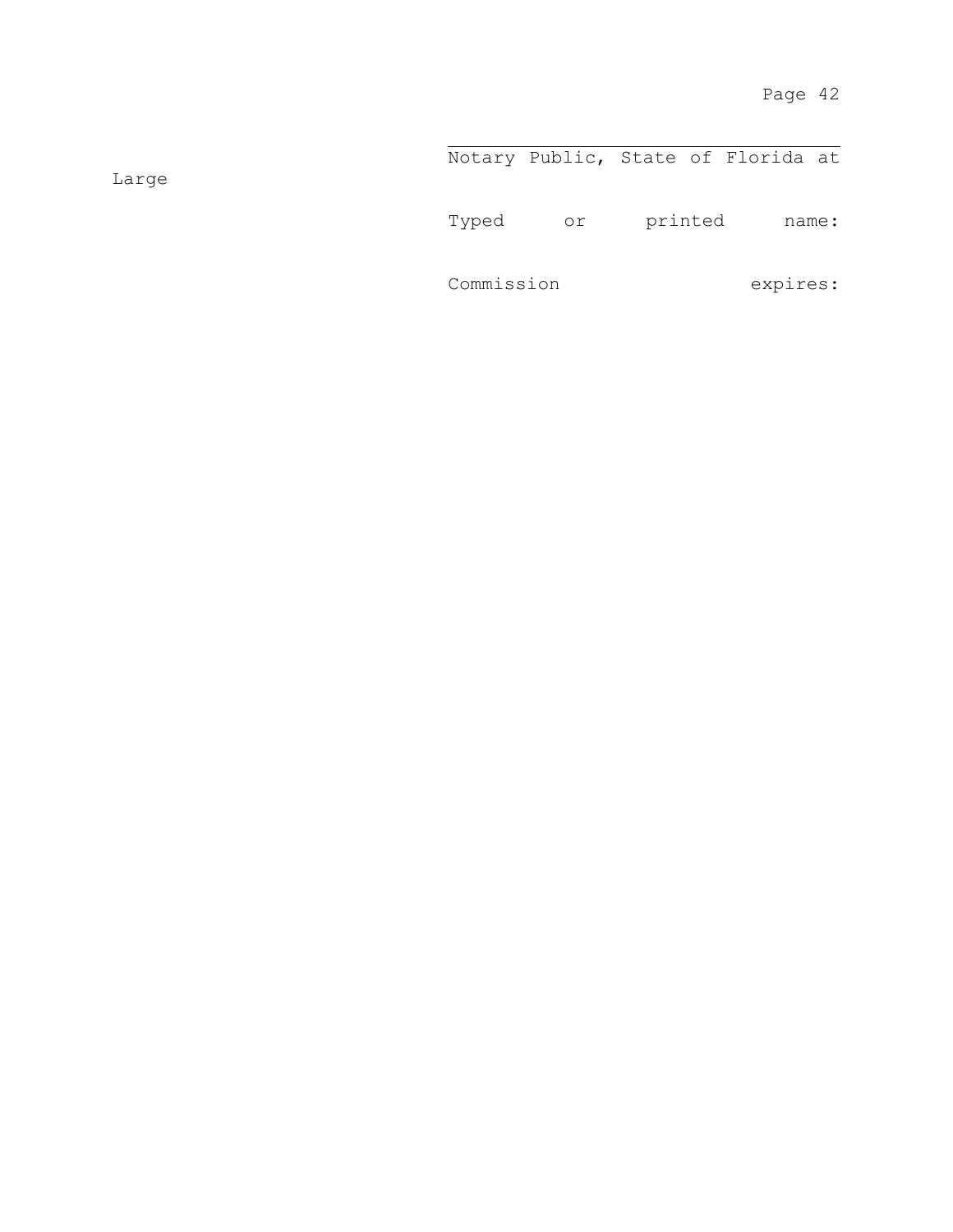## WATER MATTERS

Here is a list of Web Pages available.

[WWW.RCSIRRIGATION.COM](http://www.rcsirrigation.com/)

[http://www.sfwmd.gov/curre/watshort/index\\_tips.html](http://www.sfwmd.gov/curre/watshort/index_tips.html)

<http://www.dep.state.fl.us/>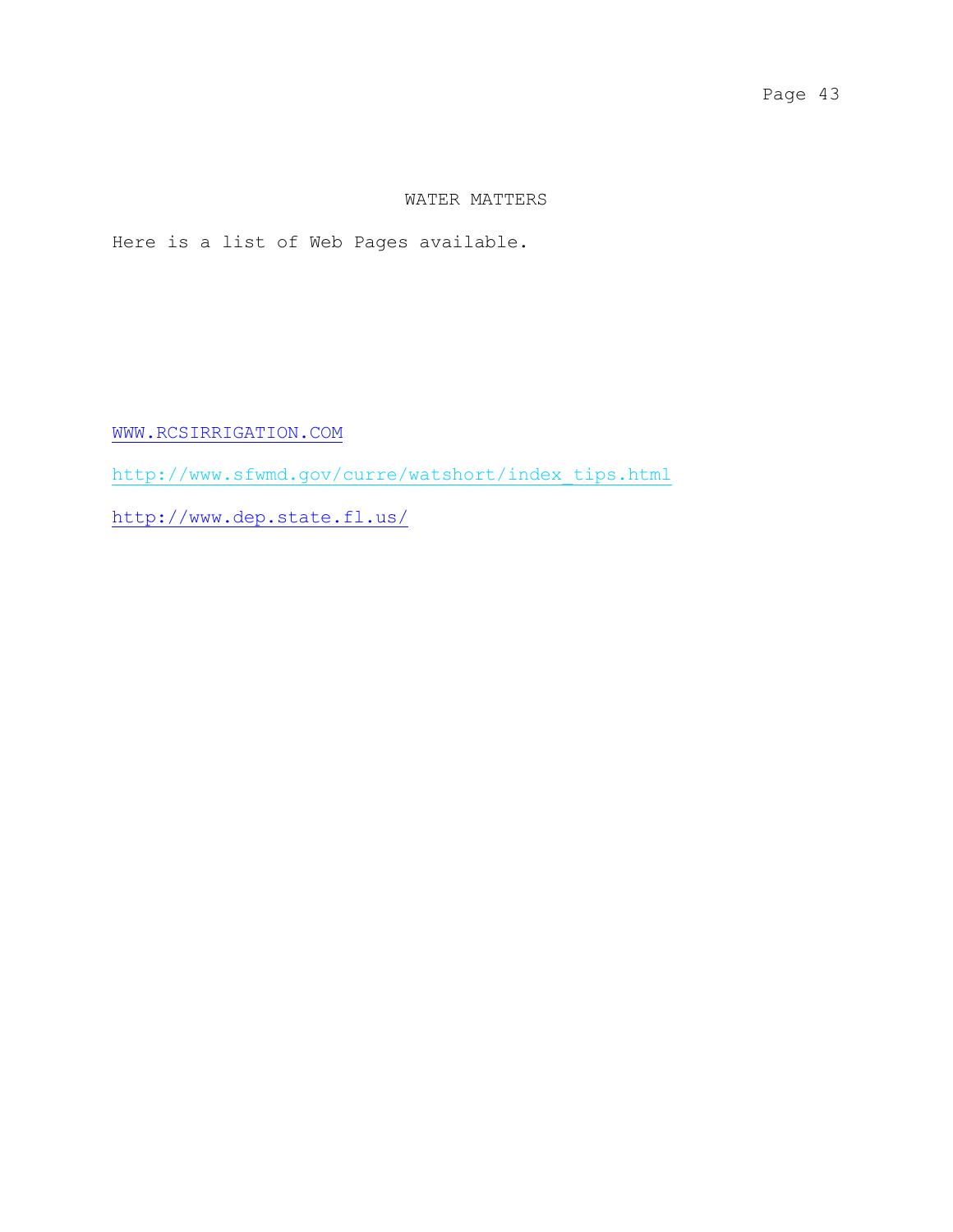## EFFECTIVE: 1/01/21

### WATER CONSERVATION POLICY

#### FOR

### RESOURCE CONSERVATION SYSTEMS

It is the policy of Resource Conservation Systems to conserve our water resources, not only in the drier months, but also throughout the year. Even though the water being delivered to the Customer is not of potable quality, it is important that all Customers do their part in protecting the water resources in this area. The restrictive covenants prohibit individual private wells within the development, therefore, all irrigation water users must cooperate in conserving water for current and future users of the Community.

In implementing its water conservation program, Resource Conservation Systems has adopted the following as part of its water conservation policy:

- 1. The Customer should make sure his lawn is not being over watered. Over watering is not good for water conservation or for the lawn and shrubs. The South Florida Water Management<br>District publication, "Water Use Restrictions-Phase 1" District publication, "Water Use Restrictions-Phase provides guidelines for watering and has been adopted as part of this policy.
- 2. The Customer should make sure that his planting beds have an adequate supply of mulch which helps retain moisture.
- 3. Natural vegetation should be used in the landscape plan wherever possible. Native plants require less water. Natural areas which have been preserved should not be irrigated.
- 4. The customer is encouraged to utilize xeriscape landscape practices. Xeriscape is an excellent way to have a beautiful landscape that saves between 30% and 80% of the water used to irrigate a traditional landscape.

Water shortage generally occurs in Southwest Florida during the spring months, when the evapo-transporation is high and rainfall